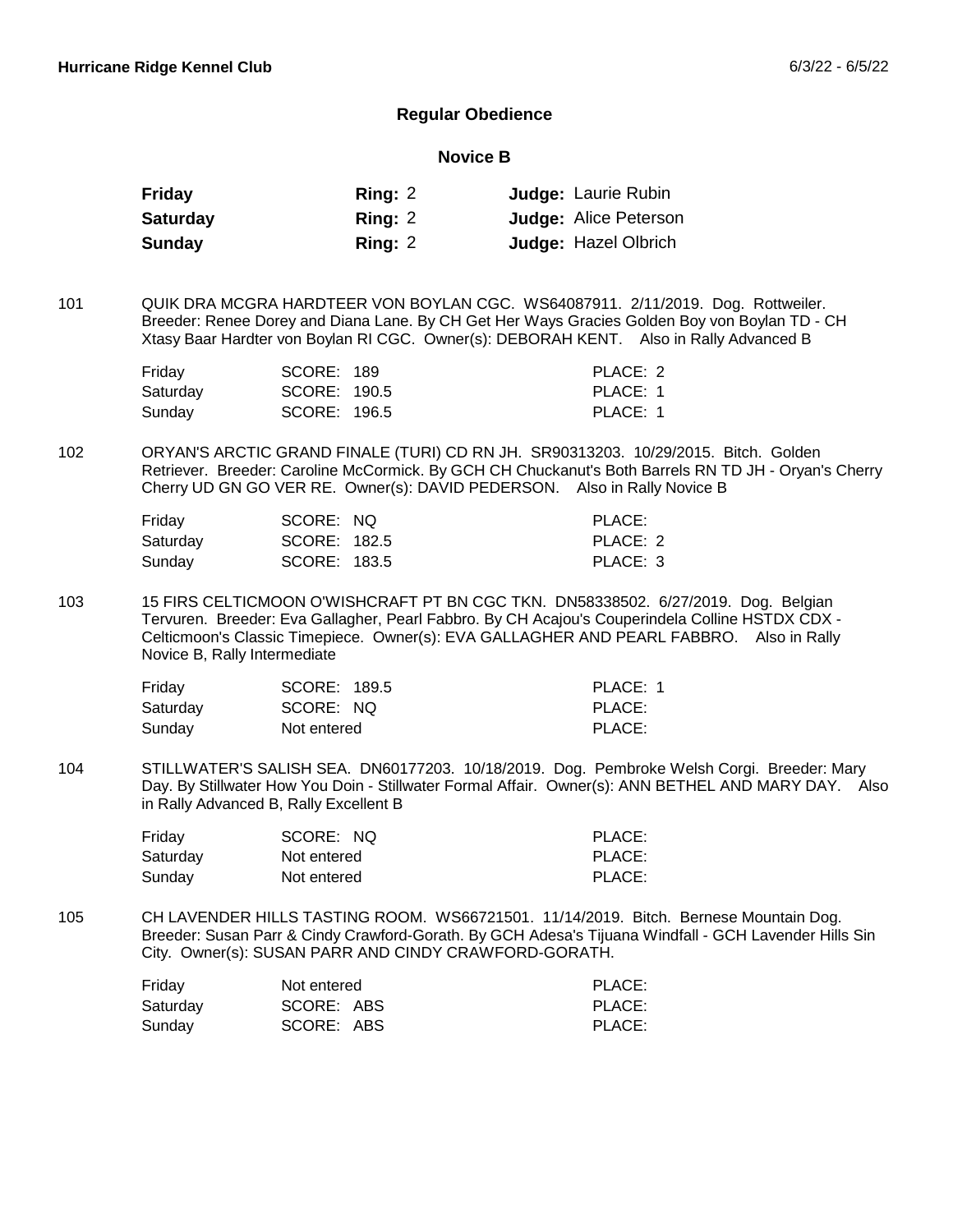## Hurricane Ridge Kennel Club **6/3/22 - 6/5/22**

JE M'APPELLE ASLAN. DN43968501. 4/1/2015. Dog. Belgian Tervuren. Breeder: Sabina Hedenberg. By Je M'Appelle Xanthe - Danielle de Montmirail. Owner(s): KIMBERLY MAYS. 106

| Friday<br>Saturday<br>Sunday | SCORE: NQ<br>SCORE: NO<br>SCORE: 185.5 |                                        |                            | PLACE:<br>PLACE:<br>PLACE: 2 |
|------------------------------|----------------------------------------|----------------------------------------|----------------------------|------------------------------|
| <b>Fri Results</b>           | #103<br>1st<br>Score 189.5             | #101<br>2nd<br>Score 189               | ---                        |                              |
| <b>Sat Results</b>           | #101<br>1st<br>Score 190.5             | #102<br>2 <sub>nd</sub><br>Score 182.5 | ---                        | ---                          |
| <b>Sun Results</b>           | #101<br>1st<br>Score 196.5             | #106<br>2 <sub>nd</sub><br>Score 185.5 | 3rd<br>#102<br>Score 183.5 | ---                          |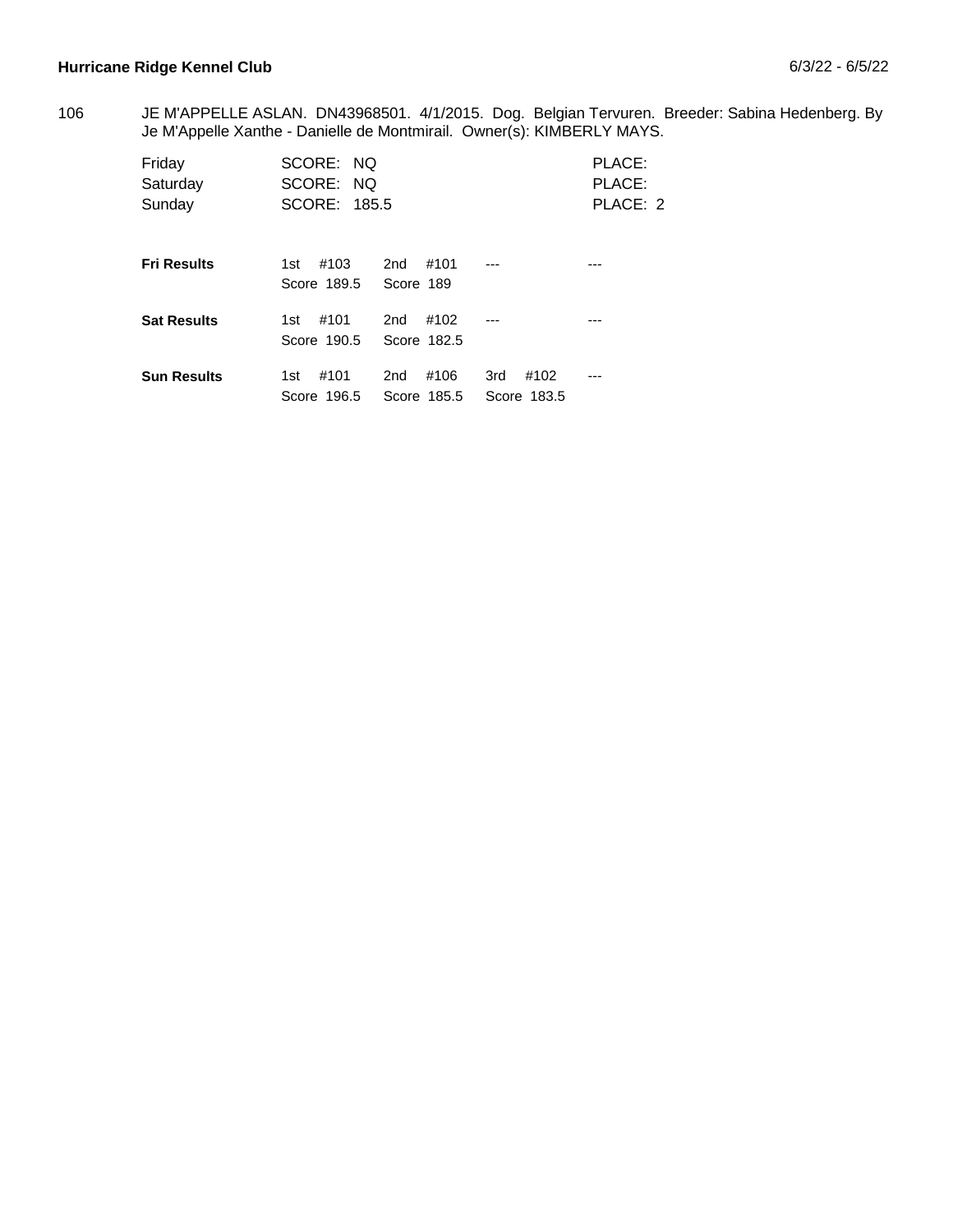#### **Open A**

| Friday          | Ring: 2 | <b>Judge: Hazel Olbrich</b>  |
|-----------------|---------|------------------------------|
| <b>Saturday</b> | Ring: 2 | <b>Judge: Alice Peterson</b> |
| <b>Sunday</b>   | Ring: 2 | <b>Judge: Hazel Olbrich</b>  |

SADIE MY LADY OF ECHOCREEK. PR19951301. 3/19/2017. Bitch. Miniature Poodle. Breeder: Cynthia Sublett. By CH Juniper's Lonestar O Rosaline - Echocreek She Will Be Loved. Owner(s): SHER YEUROUKIS. Jumps 14 inches Also in Rally Excellent B 201

| Friday   | SCORE: 191 | PLACE: 1 |
|----------|------------|----------|
| Saturday | SCORE: NQ  | PLACE:   |
| Sundav   | SCORE: NQ  | PLACE:   |

AYRINYA'S WAYOUTBACK BN CD GN RAE PT NA NAJ NFP OFP. DN39776404. 4/29/2014. Bitch. Australian Cattle Dog. Breeder: Michelle Rogers & Douglas L. Miller. By CH Austlyn's Wiz Kid CDX RE PT - Austlyn's Blue Diamond. Owner(s): NANCY HANSEN. Jumps 16 inches Also in Rally Master 202

| Friday   | Not entered | PLACE:   |
|----------|-------------|----------|
| Saturday | SCORE: 191  | PLACE: 1 |
| Sunday   | Not entered | PLACE:   |

KLIPSAN CALGARY CD BN RN TKA CGC. DN39454203. 4/9/2014. Dog. Pumi. Breeder: Tammy Hall. By Ch Mariell de Marque Fabel Fylgia Barn CM - MACH5 Kertesz sugar RN MXS2 MJG2 OF T2B2. Owner(s): DEBBY WARDEN AND TAMMY HALL. Jumps 18 inches 203

| Friday   | SCORE: NQ  | PLACE: |
|----------|------------|--------|
| Saturday | SCORE: ABS | PLACE: |
| Sunday   | SCORE: NQ  | PLACE: |

DEMUIR SUGAR & CREAM, PLEASE (MOKA) BN RN CGCA CGCU TKN. DN44312902. 10/28/2015. Bitch. Collie (Rough). Breeder: Lana M Group & Alene Evans. By Blu Ridge Belfair Beyond the Sea - Demuir Midnight Expresso. Owner(s): MARY GRIFFITH-RUSSELL AND JAMES H. RUSSELL. Jumps 20 inches Also in Rally Advanced B 204

| Friday   | SCORE: NQ | PLACE: |
|----------|-----------|--------|
| Saturday | SCORE: NQ | PLACE: |
| Sunday   | SCORE: NQ | PLACE: |

EBBTIDE DEACON BLUES CD RE. DN43593505. 6/25/2015. Dog. Australian Shepherd. Breeder: Ann Atkinson. By CH Spring Fevers Wanna Dance - Ebbtide No Time to Lose. Owner(s): MAUREEN MCKEE EIDSON. Jumps 22 inches 205

| Friday   | SCORE: NQ   | PLACE: |
|----------|-------------|--------|
| Saturday | SCORE: NQ   | PLACE: |
| Sunday   | Not entered | PLACE: |

15 FIRS CELTICMOON DOLCETTA CD BN RI CGC TKN. DN58338501. 6/27/2019. Bitch. Belgian Tervuren. Breeder: Eva Gallagher & Pearl Fabbro. By CH Acajou's Couperindela Colline HSTDX CDX - Celticmoon's Classic Timepiece. Owner(s): EVA GALLAGHER AND PEARL FABBRO. Jumps 24 inches 206

| Friday   | SCORE: NQ   | PLACE: |
|----------|-------------|--------|
| Saturday | SCORE: NQ   | PLACE: |
| Sunday   | Not entered | PLACE: |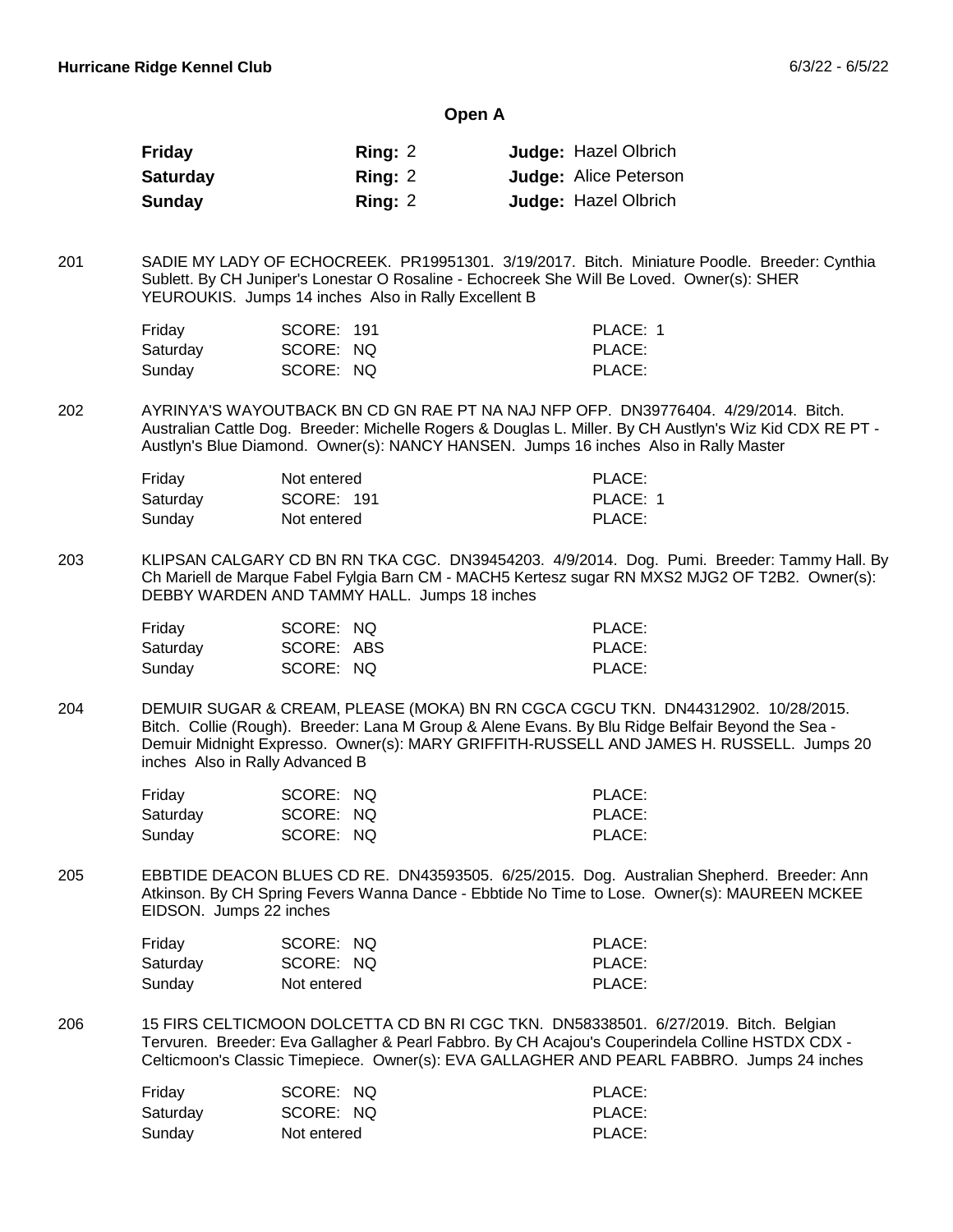ORACLE OF GREATNESS DU JOIE DE VIE. DN53003403. 2/10/2018. Dog. Beauceron. Breeder: Angie Robertson. By CH Japper Du Dragon Noir - GCH Huntress Zora Bleue Du Chateau Rocher. Owner(s): AMANDA RAMAGE. Jumps 24 inches Also in Rally Master 207

| Friday   | SCORE: NQ | PLACE: |
|----------|-----------|--------|
| Saturday | SCORE: NQ | PLACE: |
| Sunday   | SCORE: NQ | PLACE: |

RINDE GAUGE LACASSE. DN40753605. 5/14/2014. Dog. German Shepherd Dog. Breeder: Dawn Steele. By Jette Gauge Wolf - Agrestic Cherokee's Von Steele. Owner(s): PAM LACASSE. Jumps 24 inches 208

| Friday   | SCORE: NQ   | PLACE: |
|----------|-------------|--------|
| Saturday | SCORE: NQ   | PLACE: |
| Sunday   | Not entered | PLACE: |

EINZIGER'S EVERLASTING JOY. WS56238005. 2/3/2017. Dog. Rottweiler. Breeder: Leah and Ralph Semrock. By CH Einziger SV Solterra's Everlasting Light - Einziger's Legacy of Wisdom CGC. Owner(s): BETH ANN LYNCH AND JIM LYNCH. Jumps 26 inches Also in Rally Advanced B, Rally Excellent B, Rally Master 209

| Friday<br>Saturday<br>Sunday | SCORE: NQ<br>Not entered<br>SCORE: NQ |  | PLACE:<br>PLACE:<br>PLACE: |
|------------------------------|---------------------------------------|--|----------------------------|
| <b>Fri Results</b>           | #201<br>1st<br>Score 191              |  |                            |
| <b>Sat Results</b>           | #202<br>1st<br>Score 191              |  |                            |
| <b>Sun Results</b>           |                                       |  |                            |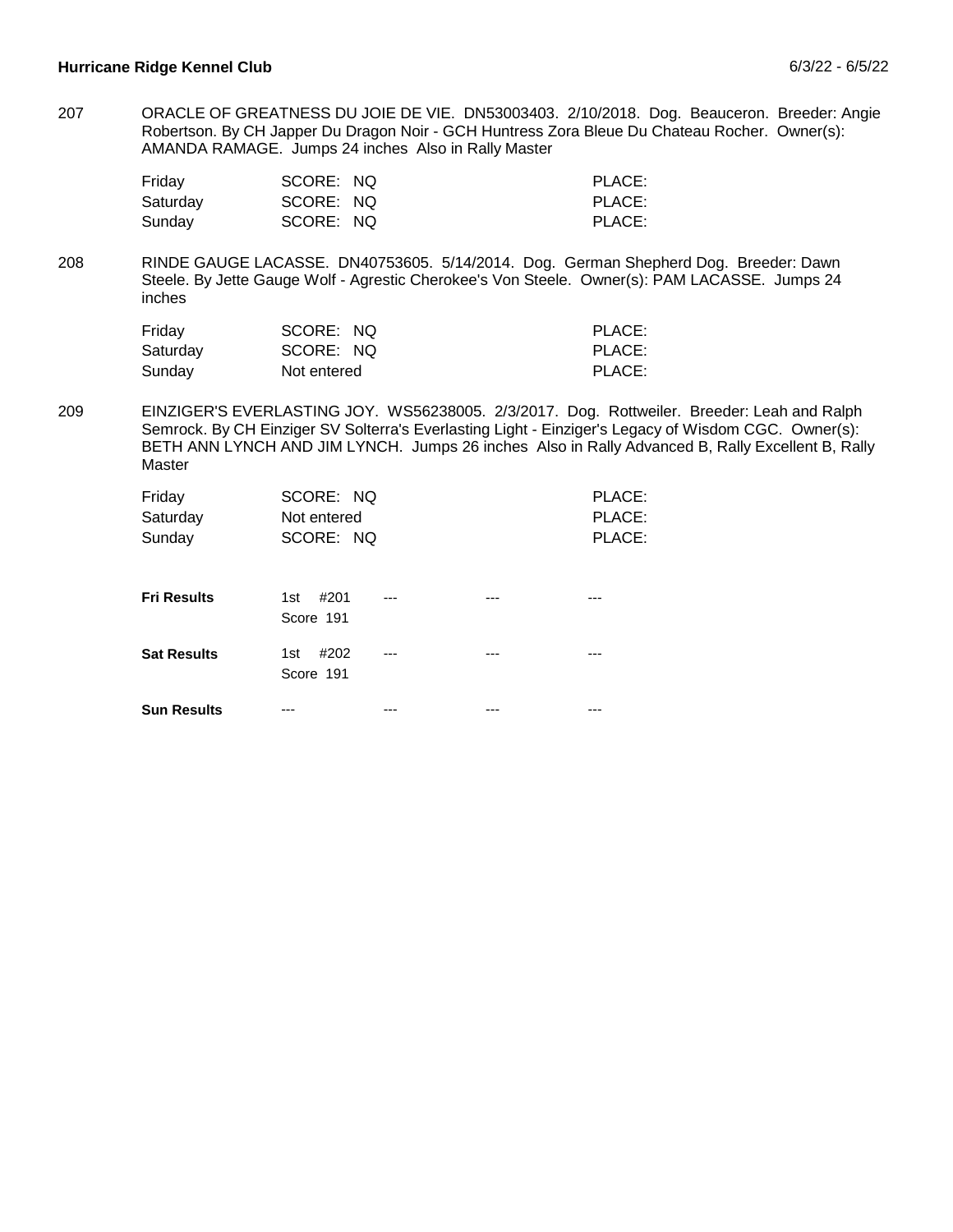#### **Open B**

| Friday          | Ring: 2   | <b>Judge: Hazel Olbrich</b>  |
|-----------------|-----------|------------------------------|
| <b>Saturday</b> | Ring: 2   | <b>Judge: Alice Peterson</b> |
| <b>Sunday</b>   | Ring: $2$ | <b>Judge: Hazel Olbrich</b>  |

ROWLETT'S SAKURA HIME UDX4 OM3 RE CGC. SR61419002. 4/1/2010. Bitch. Cocker Spaniel (Particolor). Breeder: Alan Petersen. By Tucker's On The Road Again - Angel de Lady Petersen. Owner(s): STELLA ROWLETT AND JONATHAN ROWLETT, STELLA ROWLETT. Jumps 14 inches Also in Utility B 302

| Friday   | SCORE: ABS | PLACE:   |
|----------|------------|----------|
| Saturdav | SCORE: 193 | PLACE: 2 |
| Sundav   | SCORE: ABS | PLACE:   |

SPIRIT OF THE RIVER (RIVER). SR85259803. 6/29/2014. Bitch. Golden Retriever. Breeder: Laurie Weaver. By OTCH Spirits He's a Keeper - Spirits Golden Calypso. Owner(s): BETH BROWN. Jumps 20 inches Also in Utility B 303

| Friday   | SCORE: NQ  | PLACE:   |
|----------|------------|----------|
| Saturday | SCORE: 188 | PLACE: 4 |
| Sunday   | SCORE: NQ  | PLACE:   |

SUNSET HHF WALK AMONG THE STARS (EVA) UD VCD2 AX AXJ NF CCA VCX RE TD. SR83508601. 5/17/2014. Bitch. Golden Retriever. Breeder: Trisha Ferris. By Crangold Sunshine's Skiing Cross Country - Sunset HHF Pour Some Sugar On Me. Owner(s): CINDY LEUNG AND RICHARD MCINTOSH & TRISHA FERRIS. Jumps 22 inches Also in Utility B 304

| Friday   | SCORE: 195   | PLACE: 1 |
|----------|--------------|----------|
| Saturday | SCORE: 195.5 | PLACE: 1 |
| Sunday   | SCORE: 194.5 | PLACE: 1 |

CH KALAHARI'S INTREPID EXPLORER UD RE CGC TKI. WS61950602. 8/4/2018. Dog. Leonberger. Breeder: Julia Brady. By GCH CH Quadrophenia Von Alpensee - Kalahari's Enchanted Serenade. Owner(s): JODY WOODRUFF AND JOHN WOODRUFF. Jumps 22 inches Also in Utility B 305

| Friday<br>Saturday<br>Sunday | SCORE: NQ<br><b>SCORE: 192</b><br>Not entered |                          |                          | PLACE:<br>PLACE: 3<br>PLACE: |
|------------------------------|-----------------------------------------------|--------------------------|--------------------------|------------------------------|
| <b>Fri Results</b>           | #304<br>1st<br>Score 195                      |                          |                          |                              |
| <b>Sat Results</b>           | #304<br>1st<br>Score 195.5                    | #302<br>2nd<br>Score 193 | #305<br>3rd<br>Score 192 | 4th<br>#303<br>Score 188     |
| <b>Sun Results</b>           | #304<br>1st<br>Score 194.5                    |                          |                          |                              |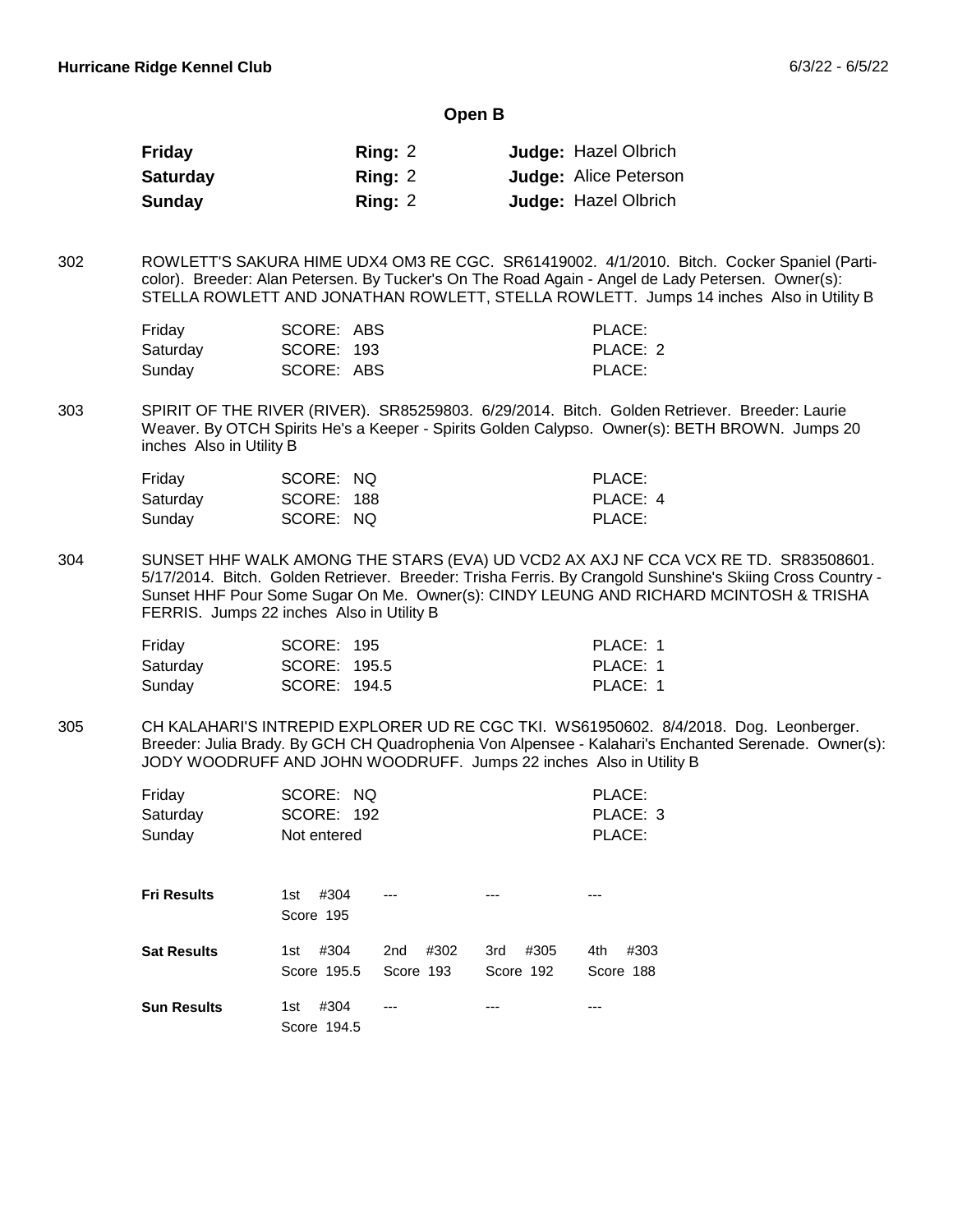# **Utility A**

| <b>Friday</b>   | Ring: $2$ | <b>Judge: Hazel Olbrich</b>  |
|-----------------|-----------|------------------------------|
| <b>Saturday</b> | Ring: 2   | <b>Judge: Alice Peterson</b> |
| Sunday          | Ring: $2$ | <b>Judge: Hazel Olbrich</b>  |

CHULA BULA II OF EROMIT BN CDX RN CGC TKI. SS01012302 (CAN). 1/26/2017. Bitch. Labrador Retriever. Breeder: Erin Lynes. By Six Mile's Canadian Twist - Eromit's Street Legal. Owner(s): VICKI HUTCHISON NIEDERKORN. Jumps 22 inches 501

| Friday             | SCORE: NQ  |     |     | PLACE: |
|--------------------|------------|-----|-----|--------|
| Saturday           | SCORE: NQ  |     |     | PLACE: |
| Sunday             | SCORE: ABS |     |     | PLACE: |
|                    |            |     |     |        |
|                    |            |     |     |        |
| <b>Fri Results</b> | ---        | --- | --- | ---    |
|                    |            |     |     |        |
|                    |            |     |     |        |
| <b>Sat Results</b> | ---        | --- |     | ---    |
|                    |            |     |     |        |
|                    |            |     |     |        |
| <b>Sun Results</b> | ---        |     |     |        |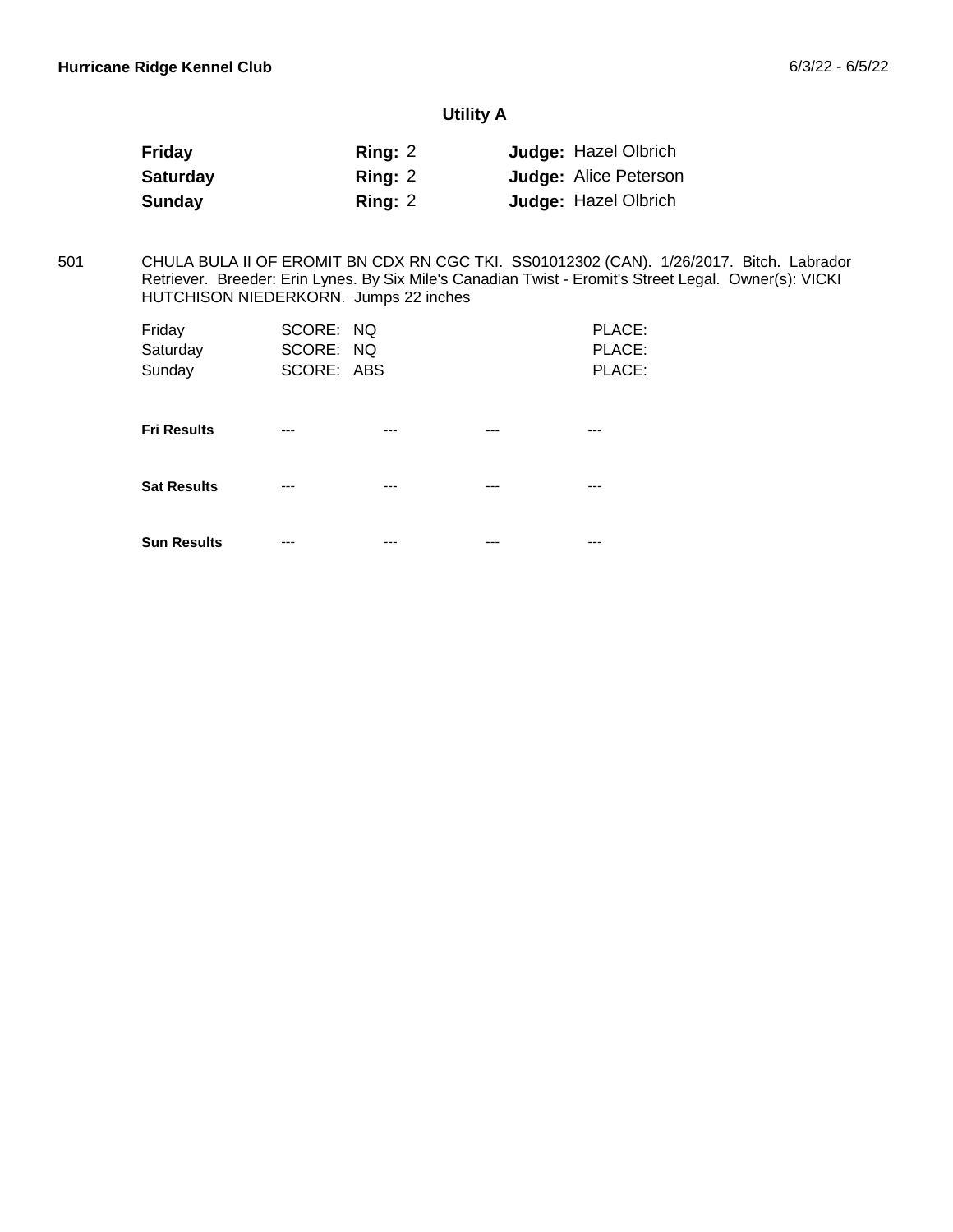#### **Utility B**

| Friday          | Ring: 2   | <b>Judge: Hazel Olbrich</b>  |
|-----------------|-----------|------------------------------|
| <b>Saturday</b> | Ring: 2   | <b>Judge: Alice Peterson</b> |
| <b>Sunday</b>   | Ring: $2$ | <b>Judge: Hazel Olbrich</b>  |

MISTYBROOK'S TALISMAN (JACK) CDX PCD BN RA OA OAJ. DN40212701. 2/9/2014. Dog. Shetland Sheepdog. Breeder: Jan Williams. By CH Milagro The Way West - Lacewood Stars Around Mistybrook. Owner(s): NEIL EVANS. Jumps 12 inches 301

| Friday   | SCORE: NQ   | PLACE: |
|----------|-------------|--------|
| Saturday | SCORE: NQ   | PLACE: |
| Sunday   | Not entered | PLACE: |

ROWLETT'S SAKURA HIME UDX4 OM3 RE CGC. SR61419002. 4/1/2010. Bitch. Cocker Spaniel (Particolor). Breeder: Alan Petersen. By Tucker's On The Road Again - Angel de Lady Petersen. Owner(s): STELLA ROWLETT AND JONATHAN ROWLETT, STELLA ROWLETT. Jumps 14 inches Also in Open B 302

| Friday   | SCORE: NQ    | PLACE:   |
|----------|--------------|----------|
| Saturday | SCORE: 193.5 | PLACE: 2 |
| Sunday   | SCORE: NQ    | PLACE:   |

SPIRIT OF THE RIVER (RIVER). SR85259803. 6/29/2014. Bitch. Golden Retriever. Breeder: Laurie Weaver. By OTCH Spirits He's a Keeper - Spirits Golden Calypso. Owner(s): BETH BROWN. Jumps 20 inches Also in Open B 303

| Friday   | SCORE: 189   | PLACE: 1 |
|----------|--------------|----------|
| Saturday | SCORE: 186.5 | PLACE: 3 |
| Sunday   | SCORE: NQ    | PLACE:   |

SUNSET HHF WALK AMONG THE STARS (EVA) UD VCD2 AX AXJ NF CCA VCX RE TD. SR83508601. 5/17/2014. Bitch. Golden Retriever. Breeder: Trisha Ferris. By Crangold Sunshine's Skiing Cross Country - Sunset HHF Pour Some Sugar On Me. Owner(s): CINDY LEUNG AND RICHARD MCINTOSH & TRISHA FERRIS. Jumps 22 inches Also in Open B 304

| Friday   | SCORE: NQ     | PLACE:   |
|----------|---------------|----------|
| Saturday | SCORE: 193.5+ | PLACE: 1 |
| Sunday   | SCORE: NQ     | PLACE:   |

CH KALAHARI'S INTREPID EXPLORER UD RE CGC TKI. WS61950602. 8/4/2018. Dog. Leonberger. Breeder: Julia Brady. By GCH CH Quadrophenia Von Alpensee - Kalahari's Enchanted Serenade. Owner(s): JODY WOODRUFF AND JOHN WOODRUFF. Jumps 22 inches Also in Open B 305

| Friday   | SCORE: 184.5 | PLACE: 2 |
|----------|--------------|----------|
| Saturdav | SCORE: 183   | PLACE: 4 |
| Sundav   | Not entered  | PLACE:   |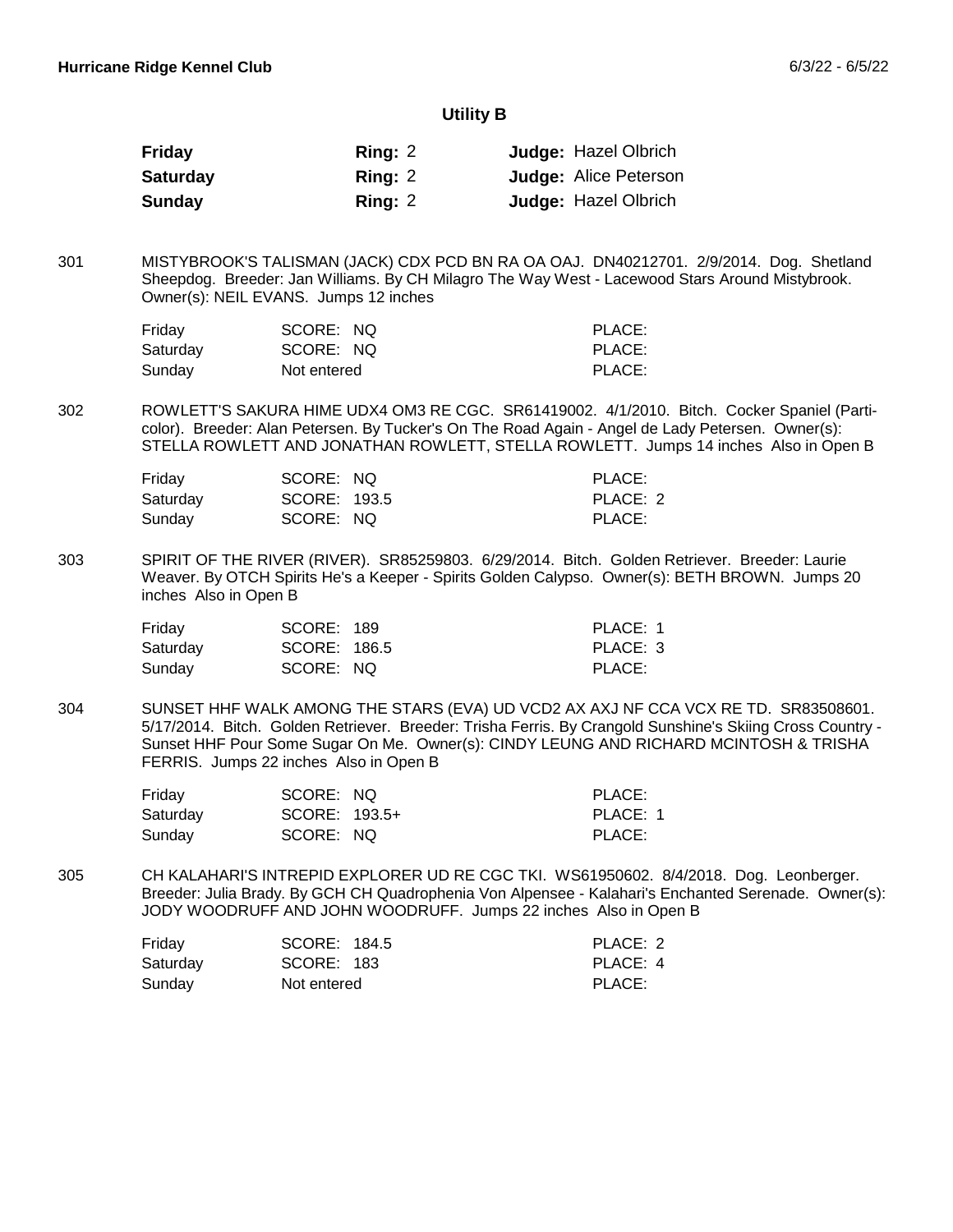| <b>Fri Results</b> | #303<br>1st – | 2nd<br>#305 |                                                |               |
|--------------------|---------------|-------------|------------------------------------------------|---------------|
|                    | Score 189     | Score 184.5 |                                                |               |
| <b>Sat Results</b> | #304<br>1st – | 2nd #302    | 3rd #303                                       | 4th -<br>#305 |
|                    |               |             | Score 193.5+ Score 193.5 Score 186.5 Score 183 |               |
| <b>Sun Results</b> |               |             |                                                |               |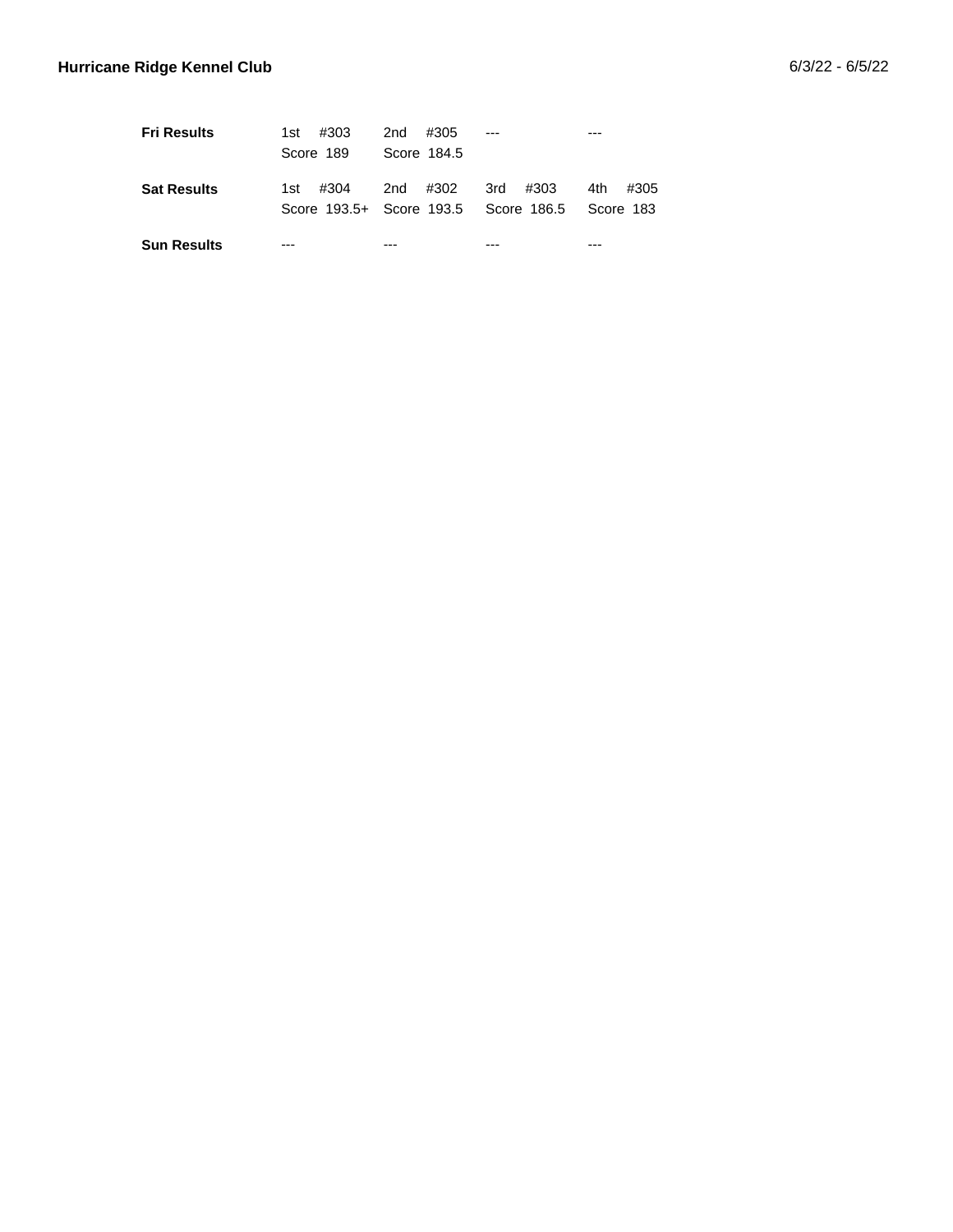| <b>Fri HIT/HC</b> | HIT  | #304  | Score 195   |  |
|-------------------|------|-------|-------------|--|
|                   | HC.  | # --- | Score       |  |
|                   |      |       |             |  |
| <b>Sat HIT/HC</b> | HIT. | #304  | Score 195.5 |  |
|                   | HC.  | #304  | Score 389   |  |
|                   |      |       |             |  |
| Sun HIT/HC        | HIT  | #101  | Score 196.5 |  |
|                   | HC.  | # --- | Score       |  |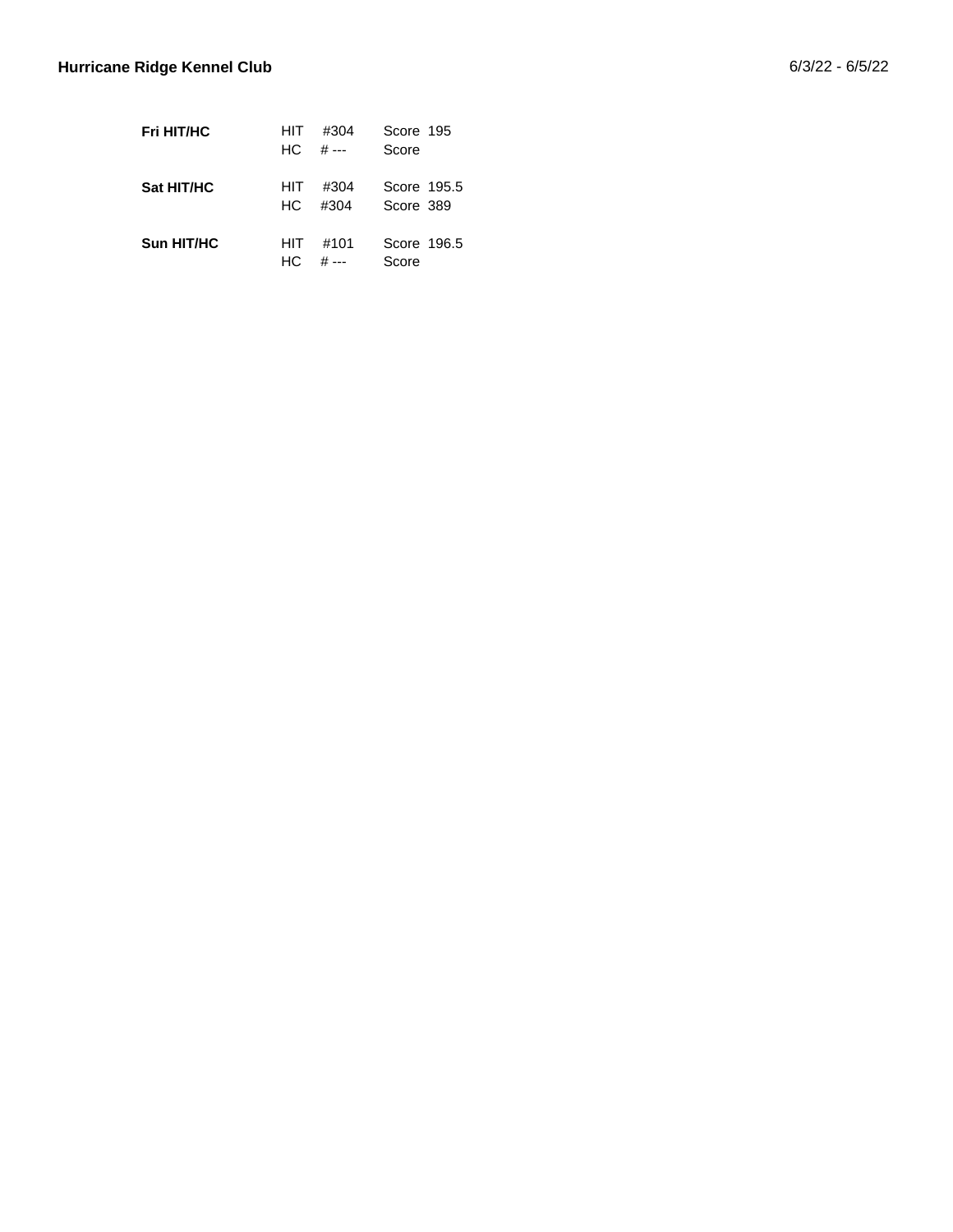## **Optional Titling Obedience**

## **Beginner Novice A**

| Friday          | Ring: $2$ | <b>Judge: Laurie Rubin</b>   |
|-----------------|-----------|------------------------------|
| <b>Saturday</b> | Ring: $1$ | <b>Judge: Hazel Olbrich</b>  |
| Sunday          | Ring: $1$ | <b>Judge: Alice Peterson</b> |

SOUTHER DOGWOODS HITTING THE HIGH NOTES. DN62907904. 6/10/2020. Bitch. Australian Shepherd. Breeder: Amanda Byron. By GCH CH Dreamstreets Goin For Gold - Southern Dogwood A Cut Above. Owner(s): JOSETTE STENBORN AND TYRELL STENBORN. Also in Rally Advanced B 601

| Friday   | Not entered | PLACE:   |
|----------|-------------|----------|
| Saturdav | Not entered | PLACE:   |
| Sunday   | SCORE: 195  | PLACE: 1 |

WILLOW MANOR'S COPPER FERGUS. SS04949107. 4/2/2018. Dog. Labrador Retriever. Breeder: Brooke Waldron. By Graves Daisy Mountain Odin - Daisy Mountain Penny. Owner(s): JOAN ETHIER. Also in Rally Intermediate 602

| Friday<br>Saturday<br>Sunday | <b>SCORE: 187</b><br>SCORE: 183<br>SCORE: 190.5 |                                        |     | PLACE: 1<br>PLACE: 1<br>PLACE: 2 |
|------------------------------|-------------------------------------------------|----------------------------------------|-----|----------------------------------|
| <b>Fri Results</b>           | #602<br>1st<br>Score 187                        |                                        | --- |                                  |
| <b>Sat Results</b>           | #602<br>1st<br>Score 183                        |                                        |     |                                  |
| <b>Sun Results</b>           | #601<br>1st<br>Score 195                        | #602<br>2 <sub>nd</sub><br>Score 190.5 | --- |                                  |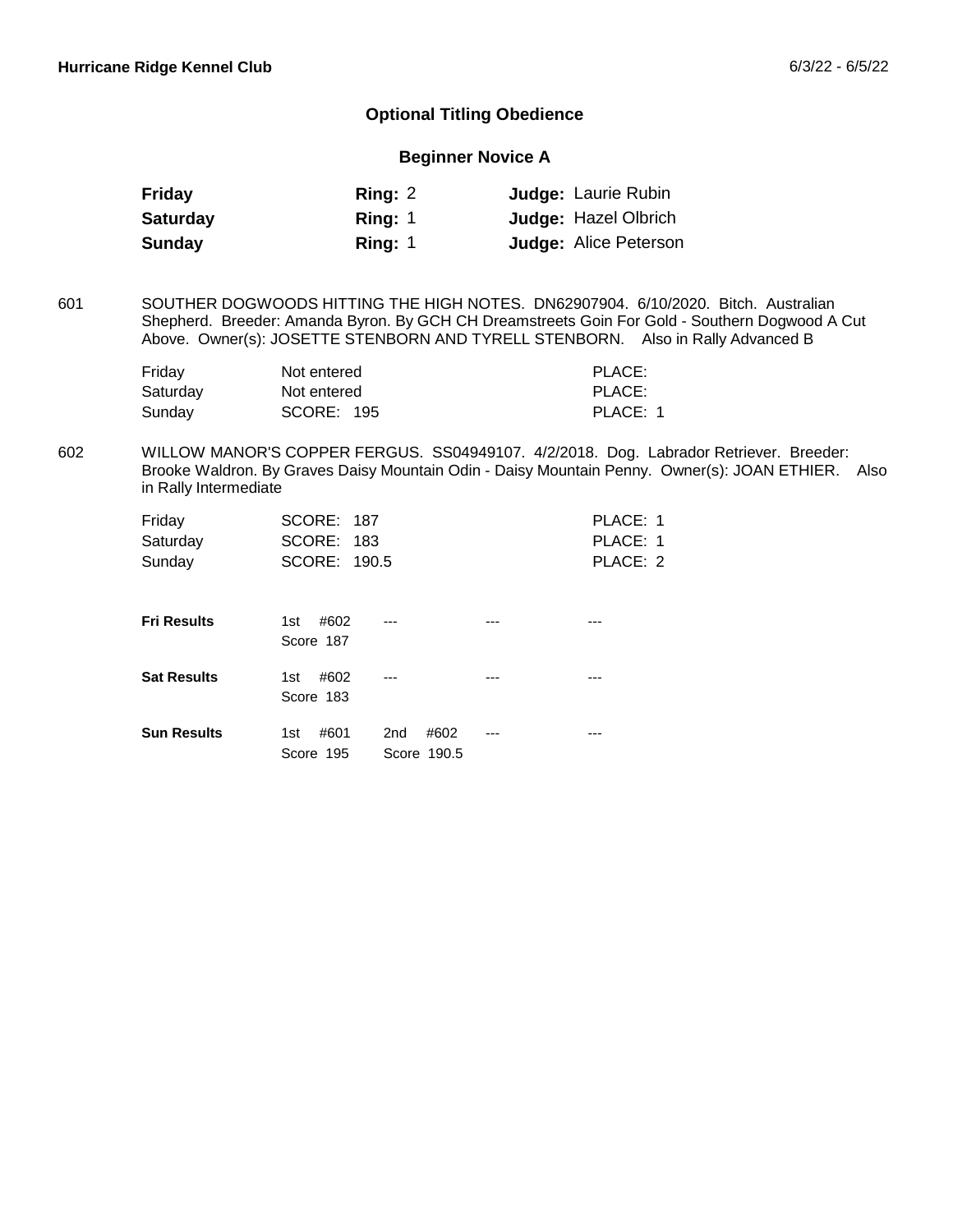#### **Beginner Novice B**

| Friday          | Ring: 2   | <b>Judge: Laurie Rubin</b>   |
|-----------------|-----------|------------------------------|
| <b>Saturday</b> | Ring: $1$ | <b>Judge: Hazel Olbrich</b>  |
| Sunday          | Ring: $1$ | <b>Judge: Alice Peterson</b> |

VIKING SPIRIT VINCA RA OA OAJ. HP56296701. 8/18/2018. Bitch. Dachshund (Longhaired). Breeder: John Willmore & Diane Webb. By Basotto's Teo - Chirribi's Bossa Nova Baby. Owner(s): DIANE WEBB AND JOHN WILLMORE. 701

| Friday   | Not entered | PLACE: |
|----------|-------------|--------|
| Saturday | SCORE: ABS  | PLACE: |
| Sunday   | Not entered | PLACE: |

CH ROCKING N AND EZEE'S REDDY FOR ADVENTURE SWN SCNE SCA SEA SHDN CGC. TS37490301. 3/5/2018. Bitch. Papillon. Breeder: Nancy Radich & Elaine S Zech. By CH Elizares' Kelli Ilio CD RN - Rocking N and Ezee's Oregon Adventure CD BN. Owner(s): NANCY RADICH AND ELAINE S ZECH. Also in Rally Novice B 702

| Friday   | SCORE: NQ    | PLACE:   |
|----------|--------------|----------|
| Saturday | SCORE: 186   | PLACE: 4 |
| Sunday   | SCORE: 192.5 | PLACE: 2 |

TIBROKE'S LIVING THE DREAM RN NAJ TKI. NP50093105. 5/5/2018. Bitch. Tibetan Spaniel. Breeder: James Cooper & Kay Dickeson & Marty Housley. By GCH CH Tibroke's Tell Someone Who Cares - CH Tibroke's Rock My World. Owner(s): DONNA SAND AND CHRISTOPHER SAND. Also in Rally Intermediate 703

| Friday   | Not entered | PLACE: |
|----------|-------------|--------|
| Saturday | Not entered | PLACE: |
| Sunday   | SCORE: NQ   | PLACE: |

GCH CH ROCKING N AND EZEE'S JUST MOLLY BELLE VIE CGC. TS46143202. 1/17/2020. Bitch. Papillon. Breeder: Nancy Radich & Mary R Brockman & Elaine S Zech. By GRCHB CH Belle Vie Just You Wait - Rocking N and Ezee's Oregon Adventure CD BN. Owner(s): NANCY RADICH AND MARY R BROCKMAN & ELAINE S ZECH. Also in Rally Novice B 704

| Friday   | SCORE: NQ    | PLACE: |
|----------|--------------|--------|
| Saturday | SCORE: 183.5 | PLACE: |
| Sunday   | SCORE: NQ    | PLACE: |

VIKING LEGEND VASA RI JE. HP56296702. 8/18/2018. Dog. Dachshund (Longhaired). Breeder: John Willmore & Diane Webb. By Basotto's Teo - Chirribi's Bossa Nova Baby. Owner(s): DIANE WEBB AND JOHN WILLMORE. 705

| Friday   | SCORE: 183.5 | PLACE: 1 |
|----------|--------------|----------|
| Saturday | Not entered  | PLACE:   |
| Sunday   | Not entered  | PLACE:   |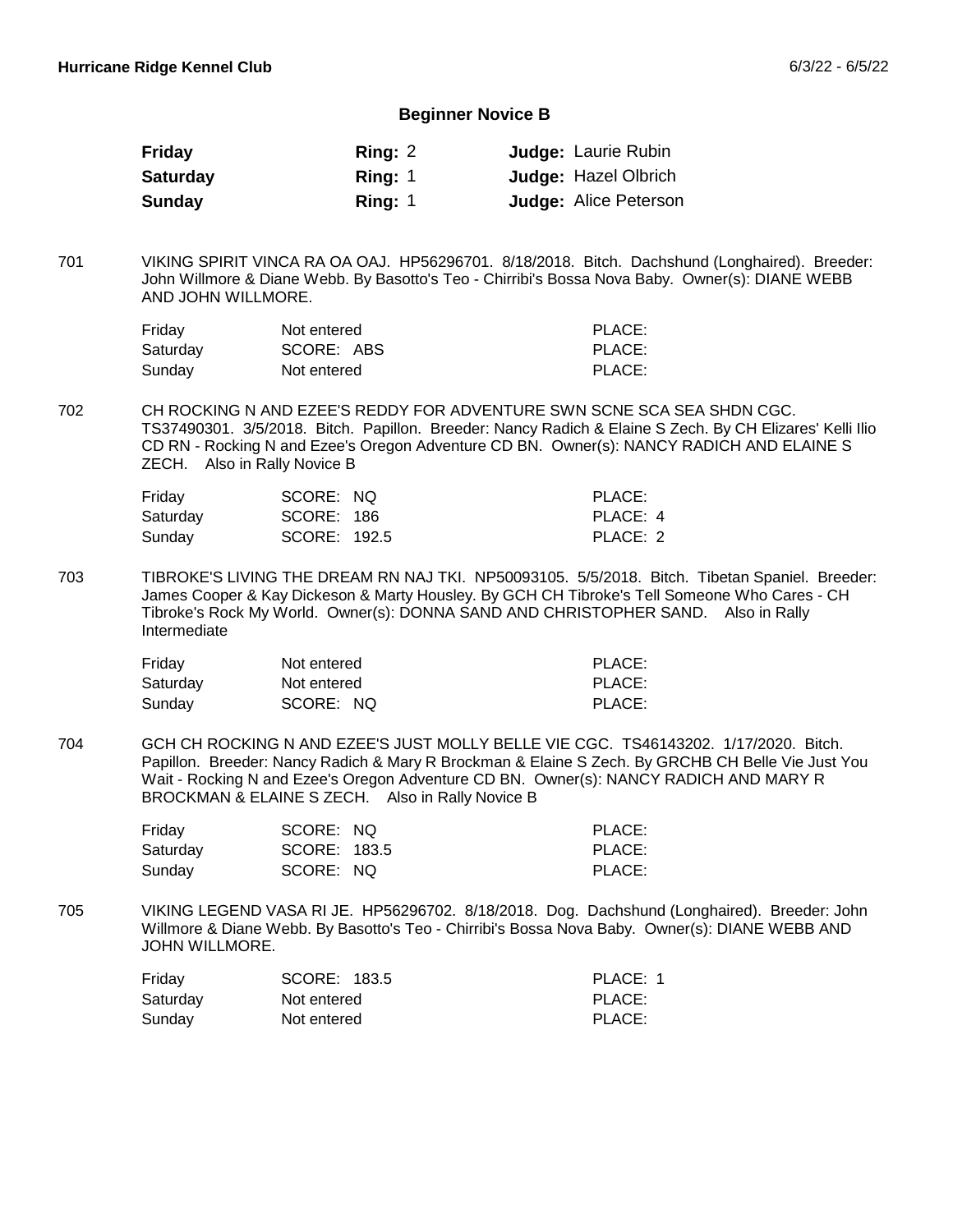MONEY'S LITTLE PENNI FROM HEAVEN. MA93050601. 1/1/2015. Bitch. Australian Shepherd. Breeder: Unknown. By Unknown - Unknown. Owner(s): CAROLYN MONEY. Also in Rally Novice B 706

| Friday   | SCORE: NQ  | PLACE:   |
|----------|------------|----------|
| Saturday | SCORE: 188 | PLACE: 3 |
| Sundav   | SCORE: NQ  | PLACE:   |

SUMMERWIND'S SHOOTING STAR. NP50765103. 6/29/2018. Dog. Keeshond. Breeder: Jean Gauchat-Hargis & Joshua Hargis. By CH Summerwind Capital Gain - CH Summerwind Snaps Crackle Whos Pop. Owner(s): RONNIE SUE LEITH AND JEAN GAUCHAT-HARGIS & JOSHUA HARGIS. 707

| Friday   | Not entered  | PLACE:   |
|----------|--------------|----------|
| Saturday | SCORE: 192.5 | PLACE: 1 |
| Sunday   | SCORE: 198   | PLACE: 1 |

SUNSET HHF WALK ACROSS THE SKY TKI VHMP. SS19493501. 5/11/2020. Dog. Golden Retriever. Breeder: Cynthia Leung & Richard McIntosh. By GCH PACH Goldcker A Boat Turn CDX RA JH MXP4 - Sunset HHF Walk Among The Stars VCD2 UD RE AX AXJ. Owner(s): CINDY LEUNG AND RICHARD MCINTOSH. Also in Rally Novice B 708

| Friday   | Not entered | PLACE: |
|----------|-------------|--------|
| Saturday | SCORE: ABS  | PLACE: |
| Sunday   | Not entered | PLACE: |

GCHG LAVENDER HILLS SIN CITY RN CGC. WS56620901. 2/24/2017. Bitch. Bernese Mountain Dog. Breeder: Susan Parr. By GCH Lavender Hill Summers' Fear No Rock - Lavender Hills Going Places. Owner(s): SUSAN PARR AND CINDY CRAWFORD-GORATH. 709

| Friday<br>Saturday<br>Sunday | Not entered<br>SCORE: 190<br>SCORE: NO |                                        |                          | PLACE:<br>PLACE: 2<br>PLACE: |
|------------------------------|----------------------------------------|----------------------------------------|--------------------------|------------------------------|
| <b>Fri Results</b>           | #705<br>1st<br>Score 183.5             |                                        |                          |                              |
| <b>Sat Results</b>           | #707<br>1st<br>Score 192.5             | #709<br>2nd<br>Score 190               | #706<br>3rd<br>Score 188 | #702<br>4th<br>Score 186     |
| <b>Sun Results</b>           | #707<br>1st<br>Score 198               | #702<br>2 <sub>nd</sub><br>Score 192.5 | ---                      |                              |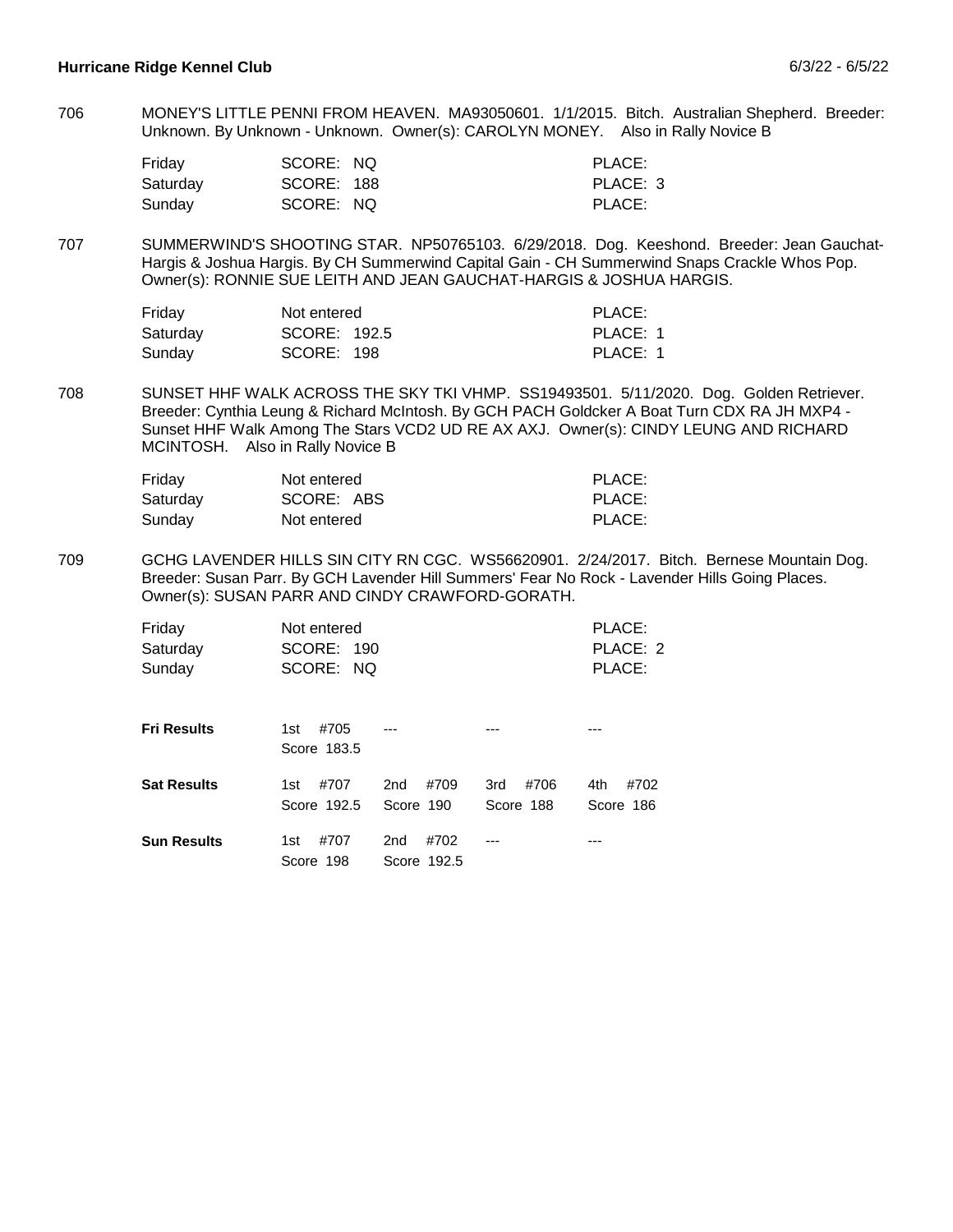### **Graduate Novice**

**Saturday Ring:** 2 **Judge:** Alice Peterson

AUSTLYN N ZANDRIA'S RISING STAR CGC BN CD RE NA NAJ. DN46514702. 5/9/2016. Bitch. Australian Cattle Dog. Breeder: Lynda Rocksvold & Jane Ward & Alexzandra. By Austlyn's Country Star HSADSC HIAS - CH Firefly's Shining Star for Austlyn. Owner(s): NANCY HANSEN. Jumps 16 inches Also in Rally Master 801

| SCORE: NQ<br>Saturday |  | PLACE: |
|-----------------------|--|--------|
|-----------------------|--|--------|

**Sat Results** --- --- --- --- --- --- --- --- ---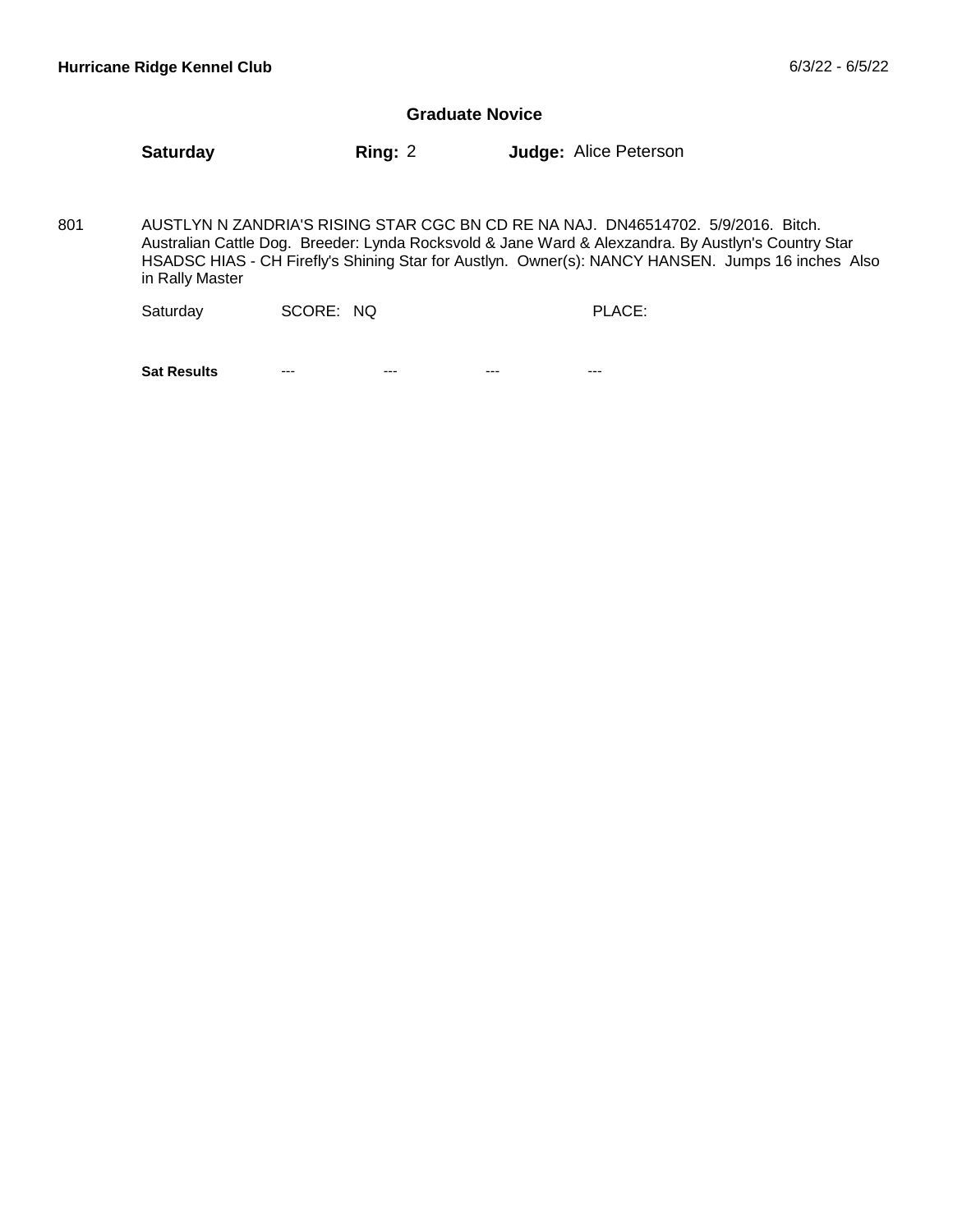## **Regular Rally**

## **Rally Novice A**

| Friday          | Ring: $1$ | <b>Judge: Alice Peterson</b> |
|-----------------|-----------|------------------------------|
| <b>Saturday</b> | Ring: 1   | <b>Judge: Hazel Olbrich</b>  |
| Sunday          | Ring: $1$ | <b>Judge: Alice Peterson</b> |

THE ONE AND ONLY KEEP ME SAFE. RN32042407. 4/16/2018. Dog. Bull Terrier. Breeder: Edgardo Ilanas. By CH Tawnbar Star Chaser - CH Bulldazzled Leave It To Me. Owner(s): MIHO WRIGHT AND CARSON WRIGHT. 901

| Friday   | SCORE: NQ   | PLACE: |
|----------|-------------|--------|
| Saturday | Not entered | PLACE: |
| Sunday   | Not entered | PLACE: |

ASTA'S SKYE TRAVELER. DN56469705. 1/31/2019. Bitch. Shetland Sheepdog. Breeder: Taja Wilde. By CH Kensil's Cinderella Man - Parlay's Altitude. Owner(s): CATHERINE WOODAHL. 902

| Friday   | SCORE: NQ | PLACE:   |
|----------|-----------|----------|
| Saturday | SCORE: 82 | PLACE: 1 |
| Sunday   | SCORE: NQ | PLACE:   |

BRIER'S AUTUMN GHOST CGC TKA. SS01920210. 9/22/2017. Dog. Golden Retriever. Breeder: Gina Carr. By Brier's Cutting Crew - Brier's No Grace Intended. Owner(s): WYNN WOOD. 903

| Friday   | Not entered | PLACE: |
|----------|-------------|--------|
| Saturday | SCORE: ABS  | PLACE: |
| Sunday   | Not entered | PLACE: |

DIAMOND HILL PIRATE OF JADE OAP NJP NFP. DN47333406. 2/7/2016. Bitch. Australian Shepherd. Breeder: Jamie Hansen & Donna Burdick. By GCHS CH Dancin' Eyes 737 Midnight Ride - Diamond Hill's Kashmir Sapphire RE HSADS RE HSADS. Owner(s): SUZANNE STEWART CLARK. 904

| Friday   | Not entered | PLACE:   |
|----------|-------------|----------|
| Saturday | SCORE: NQ   | PLACE:   |
| Sunday   | SCORE: 96   | PLACE: 1 |

SEASMOKE MADIGAN BLU. SS14534307. 9/29/2019. Bitch. Cocker Spaniel. Breeder: Susan Oliver. By CH Castlehill Hot Off the Press - C-Maks Dare to Dream. Owner(s): SCOTT MACDOUGALL AND LINDA AND SCOTT MACDOUGALL. 905

| Friday   | Not entered | PLACE: |
|----------|-------------|--------|
| Saturday | SCORE: NQ   | PLACE: |
| Sunday   | SCORE: ABS  | PLACE: |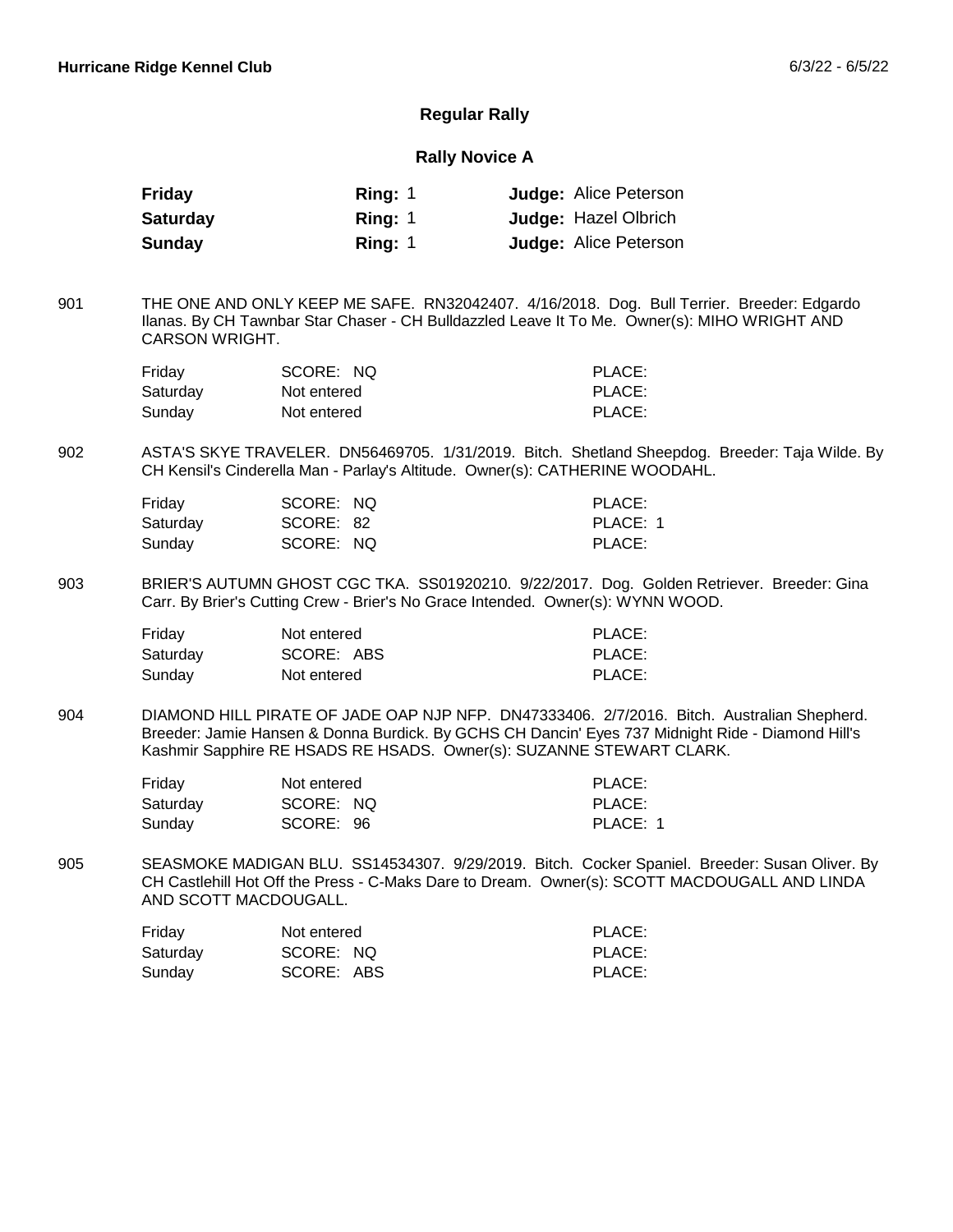| <b>Fri Results</b> |                         |       |     |     |
|--------------------|-------------------------|-------|-----|-----|
| <b>Sat Results</b> | #902<br>1st<br>Score 82 | $---$ | --- |     |
| <b>Sun Results</b> | #904<br>1st<br>Score 96 | $---$ | --- | --- |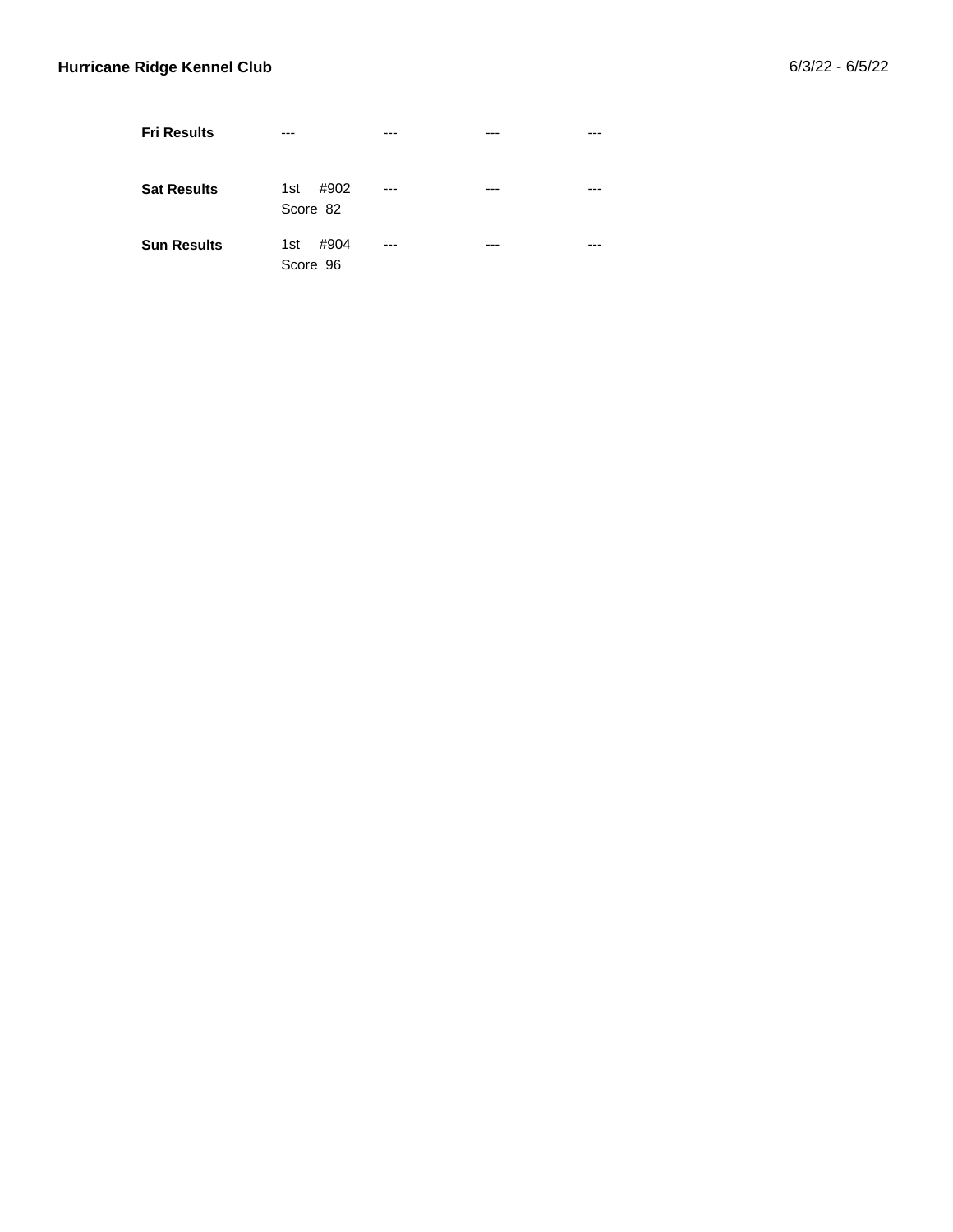#### **Rally Novice B**

| <b>Friday</b>   | Ring: $1$ | <b>Judge: Alice Peterson</b> |
|-----------------|-----------|------------------------------|
| <b>Saturday</b> | Ring: 1   | <b>Judge: Hazel Olbrich</b>  |
| <b>Sunday</b>   | Ring: 1   | <b>Judge: Alice Peterson</b> |

GCH CH ROCKING N AND EZEE'S JUST MOLLY BELLE VIE CGC. TS46143202. 1/17/2020. Bitch. Papillon. Breeder: Nancy Radich & Mary R Brockman & Elaine S Zech. By GRCHB CH Belle Vie Just You Wait - Rocking N and Ezee's Oregon Adventure CD BN. Owner(s): NANCY RADICH AND MARY R BROCKMAN & ELAINE S ZECH. Also in Beginner Novice B 1001

| Friday   | SCORE: 95 | PLACE: 1 |
|----------|-----------|----------|
| Saturdav | SCORE: 89 | PLACE: 1 |
| Sunday   | SCORE: 84 | PLACE: 3 |

CH ROCKING N AND EZEE'S REDDY FOR ADVENTURE SWN SCNE SCA SEA SHDN CGC. TS37490301. 3/5/2018. Bitch. Papillon. Breeder: Nancy Radich & Elaine S Zech. By CH Elizares' Kelli Ilio CD RN - Rocking N and Ezee's Oregon Adventure CD BN. Owner(s): NANCY RADICH AND ELAINE S ZECH. Also in Beginner Novice B 1002

| Friday   | SCORE: 89 | PLACE: 3 |
|----------|-----------|----------|
| Saturday | SCORE: 87 | PLACE: 2 |
| Sunday   | SCORE: 87 | PLACE: 1 |

15 FIRS CELTICMOON O'WISHCRAFT PT BN CGC TKN. DN58338502. 6/27/2019. Dog. Belgian Tervuren. Breeder: Eva Gallagher, Pearl Fabbro. By CH Acajou's Couperindela Colline HSTDX CDX - Celticmoon's Classic Timepiece. Owner(s): EVA GALLAGHER AND PEARL FABBRO. Also in Novice B, Rally Intermediate 1003

| Friday   | SCORE: 90   | PLACE: 2 |
|----------|-------------|----------|
| Saturday | Not entered | PLACE:   |
| Sunday   | Not entered | PLACE:   |

SUNSET HHF WALK ACROSS THE SKY TKI VHMP. SS19493501. 5/11/2020. Dog. Golden Retriever. Breeder: Cynthia Leung & Richard McIntosh. By GCH PACH Goldcker A Boat Turn CDX RA JH MXP4 - Sunset HHF Walk Among The Stars VCD2 UD RE AX AXJ. Owner(s): CINDY LEUNG AND RICHARD MCINTOSH. Also in Beginner Novice B 1004

| Friday   | Not entered | PLACE:   |
|----------|-------------|----------|
| Saturdav | SCORE: 86   | PLACE: 3 |
| Sundav   | Not entered | PLACE:   |

MONEY'S LITTLE PENNI FROM HEAVEN. MA93050601. 1/1/2015. Bitch. Australian Shepherd. Breeder: Unknown. By Unknown - Unknown. Owner(s): CAROLYN MONEY. Also in Beginner Novice B 1005

| Friday   | SCORE: 83 | PLACE:   |
|----------|-----------|----------|
| Saturday | SCORE: 70 | PLACE: 4 |
| Sunday   | SCORE: 75 | PLACE: 4 |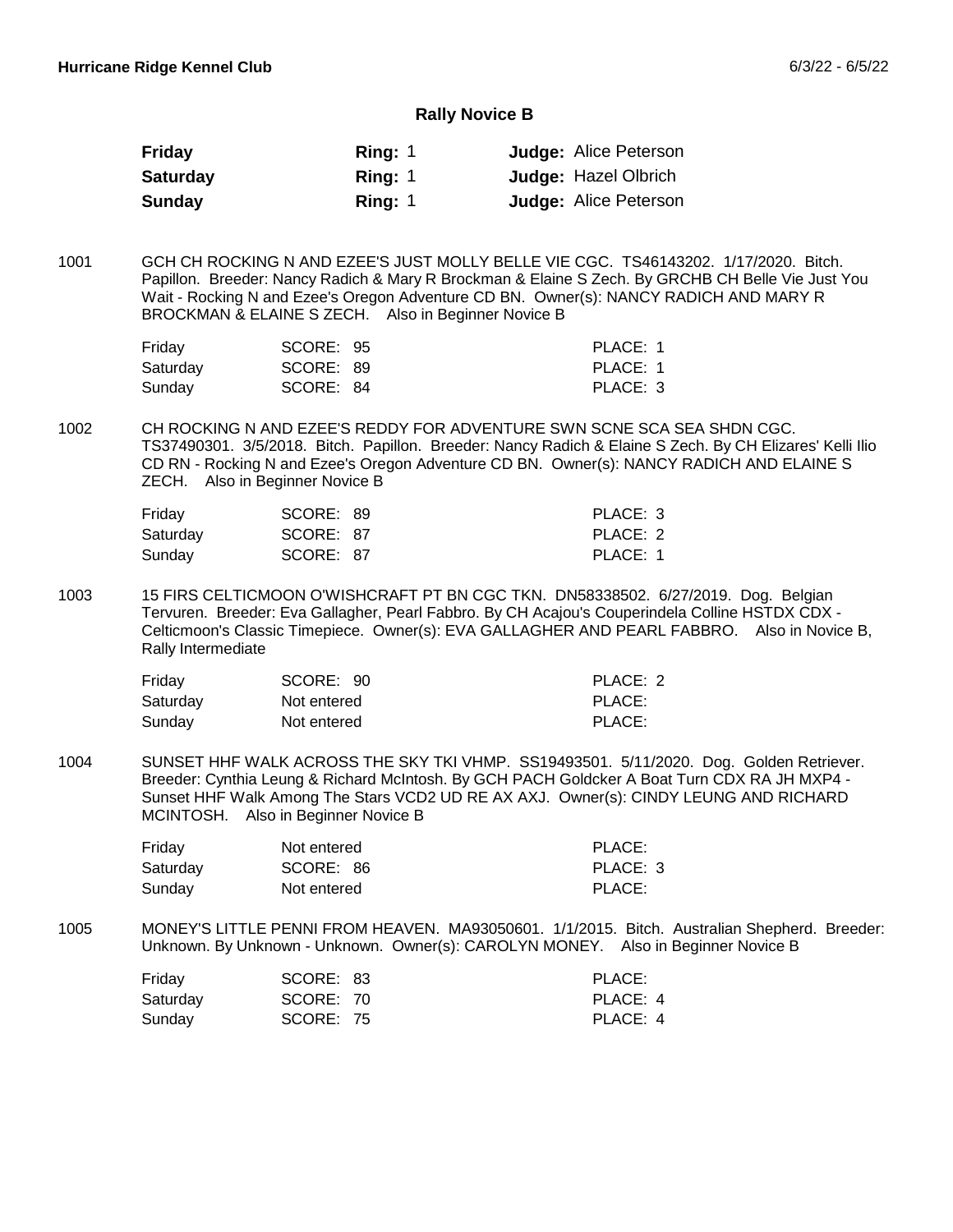ORYAN'S ARCTIC GRAND FINALE (TURI) CD RN JH. SR90313203. 10/29/2015. Bitch. Golden Retriever. Breeder: Caroline McCormick. By GCH CH Chuckanut's Both Barrels RN TD JH - Oryan's Cherry Cherry UD GN GO VER RE. Owner(s): DAVID PEDERSON. Also in Novice B 1006

| Friday<br>Saturday<br>Sunday | SCORE: 84<br>SCORE: NO<br>SCORE: 85 |                              |                          | PLACE: 4<br>PLACE:<br>PLACE: 2 |
|------------------------------|-------------------------------------|------------------------------|--------------------------|--------------------------------|
| <b>Fri Results</b>           | #1001                               | #1003                        | #1002                    | #1006                          |
|                              | 1st                                 | 2nd                          | 3rd                      | 4th                            |
|                              | Score 95                            | Score 90                     | Score 89                 | Score 84                       |
| <b>Sat Results</b>           | #1001                               | #1002                        | #1004                    | #1005                          |
|                              | 1st                                 | 2nd                          | 3rd                      | 4th                            |
|                              | Score 89                            | Score 87                     | Score 86                 | Score 70                       |
| <b>Sun Results</b>           | #1002<br>1st<br>Score 87            | #1006<br>2nd<br>Score<br>-85 | #1001<br>3rd<br>Score 84 | #1005<br>4th<br>Score 75       |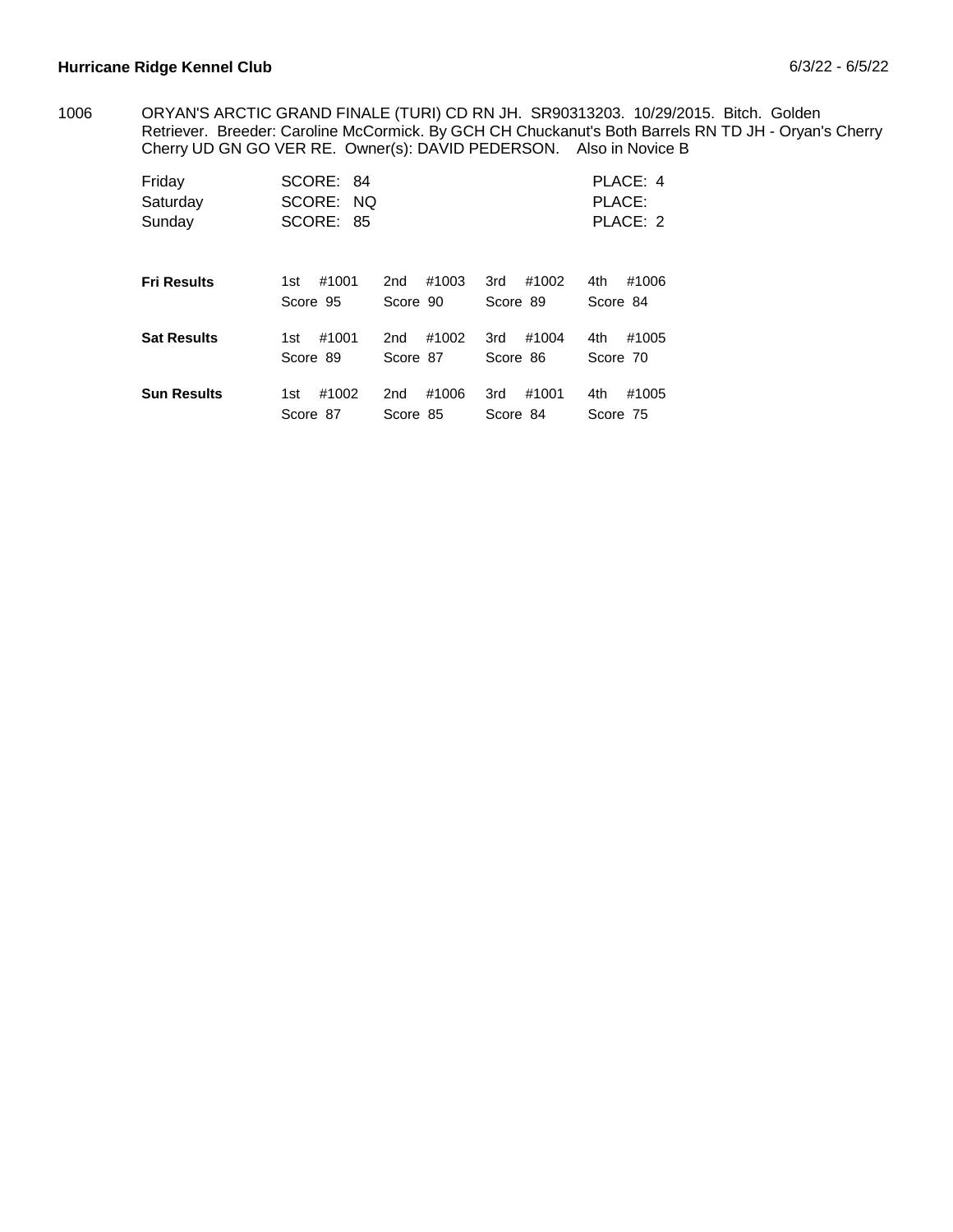#### **Rally Intermediate**

| Friday          | Ring: $1$ | <b>Judge: Alice Peterson</b> |
|-----------------|-----------|------------------------------|
| <b>Saturday</b> | Ring: $1$ | <b>Judge: Hazel Olbrich</b>  |
| Sunday          | Ring: 1   | <b>Judge: Alice Peterson</b> |

TORETH INDIUM'S OONA NI GLENCARDIE. DN60156906. 11/18/2019. Bitch. Cardigan Welsh Corgi. Breeder: Leo Washburn and Mark Thorson. By CH Indium's Burnig for Toreth - CH Toreth's Inconel Dove. Owner(s): ALAN MAGLAUGHLIN. Also in Rally Advanced B 1101

| Friday   | SCORE: 88   | PLACE: 2 |
|----------|-------------|----------|
| Saturday | Not entered | PLACE:   |
| Sunday   | Not entered | PLACE:   |

TIBROKE'S LIVING THE DREAM RN NAJ TKI. NP50093105. 5/5/2018. Bitch. Tibetan Spaniel. Breeder: James Cooper & Kay Dickeson & Marty Housley. By GCH CH Tibroke's Tell Someone Who Cares - CH Tibroke's Rock My World. Owner(s): DONNA SAND AND CHRISTOPHER SAND. Also in Beginner Novice B 1102

| Friday   | Not entered | PLACE:   |
|----------|-------------|----------|
| Saturday | SCORE: 96   | PLACE: 1 |
| Sundav   | SCORE: 79   | PLACE: 2 |

WILLOW MANOR'S COPPER FERGUS. SS04949107. 4/2/2018. Dog. Labrador Retriever. Breeder: Brooke Waldron. By Graves Daisy Mountain Odin - Daisy Mountain Penny. Owner(s): JOAN ETHIER. Also in Beginner Novice A 1103

| Friday   | SCORE: 93  | PLACE: 1 |
|----------|------------|----------|
| Saturday | SCORE: 79+ | PLACE: 2 |
| Sunday   | SCORE: 79  | PLACE: 1 |

15 FIRS CELTICMOON O'WISHCRAFT PT BN CGC TKN. DN58338502. 6/27/2019. Dog. Belgian Tervuren. Breeder: Eva Gallagher, Pearl Fabbro. By CH Acajou's Couperindela Colline HSTDX CDX - Celticmoon's Classic Timepiece. Owner(s): EVA GALLAGHER AND PEARL FABBRO. Also in Novice B, Rally Novice B 1003

| Friday<br>Saturday<br>Sunday | Not entered<br>SCORE: 79<br>Not entered |                                      |                          | PLACE:<br>PLACE: 3<br>PLACE: |
|------------------------------|-----------------------------------------|--------------------------------------|--------------------------|------------------------------|
| <b>Fri Results</b>           | #1103<br>1st<br>Score 93                | #1101<br>2 <sub>nd</sub><br>Score 88 |                          |                              |
| <b>Sat Results</b>           | #1102<br>1st<br>Score 96                | #1103<br>2nd<br>Score $79+$          | 3rd<br>#1003<br>Score 79 |                              |
| <b>Sun Results</b>           | #1103<br>1st<br>Score 79                | #1102<br>2nd<br>Score 79             |                          |                              |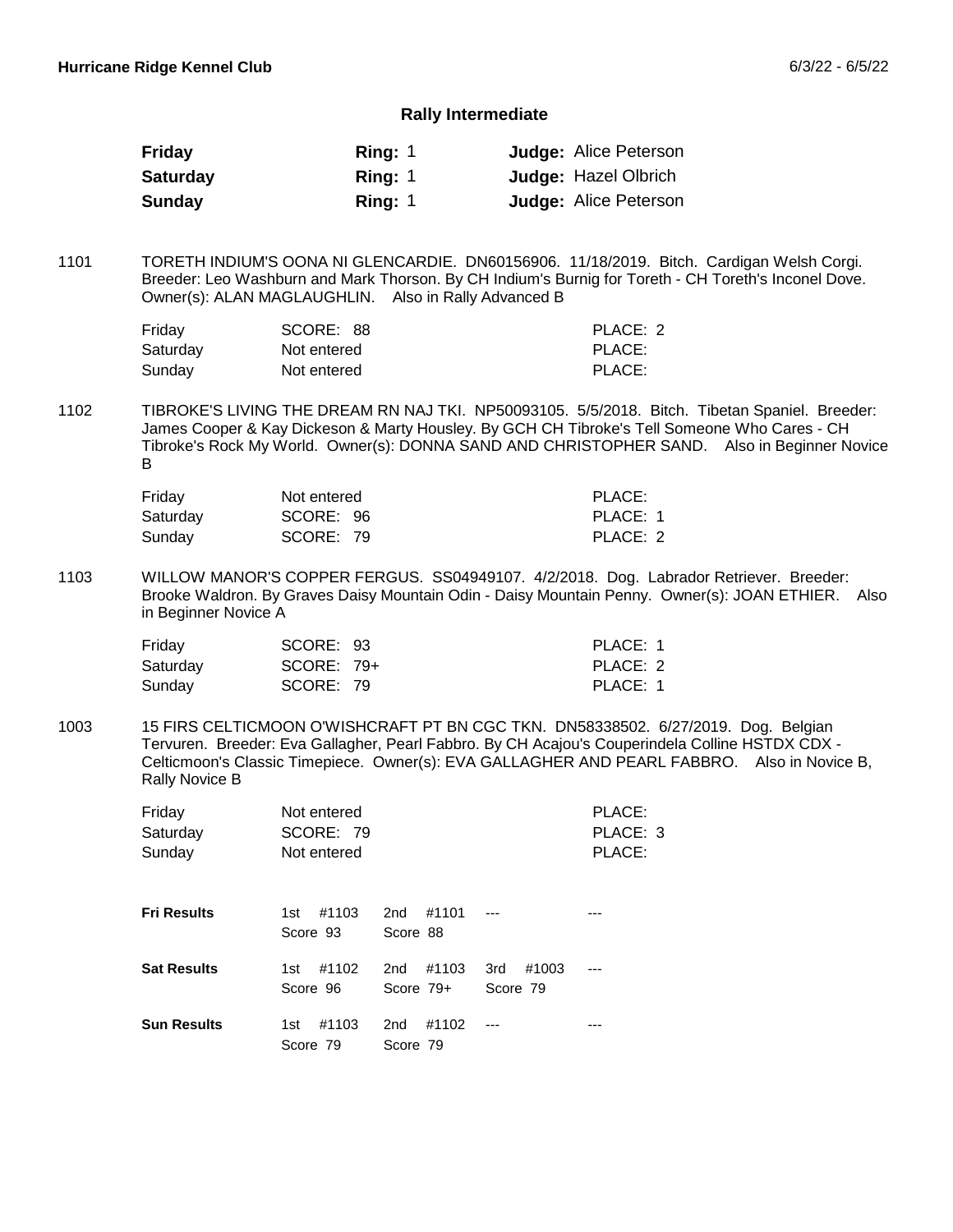#### **Rally Advanced B**

| Friday          | Ring: $1$ | <b>Judge: Alice Peterson</b> |
|-----------------|-----------|------------------------------|
| <b>Saturday</b> | Ring: 1   | <b>Judge: Hazel Olbrich</b>  |
| Sunday          | Ring: $1$ | <b>Judge: Alice Peterson</b> |

STILLWATER'S SALISH SEA. DN60177203. 10/18/2019. Dog. Pembroke Welsh Corgi. Breeder: Mary Day. By Stillwater How You Doin - Stillwater Formal Affair. Owner(s): ANN BETHEL AND MARY DAY. Jumps 8 inches Also in Novice B, Rally Excellent B 1201

| Friday   | SCORE: 74   | PLACE: |
|----------|-------------|--------|
| Saturday | SCORE: NQ   | PLACE: |
| Sunday   | Not entered | PLACE: |

FIRE LORD OZAI. MA58534601. 3/11/2008. Dog. All American Dog. Breeder: Unknown. By Unknown - Unknown. Owner(s): BRENNA PETERSON. Jumps 8 inches Also in Rally Excellent B 1202

| Friday   | SCORE: 99   | PLACE: 2 |
|----------|-------------|----------|
| Saturday | Not entered | PLACE:   |
| Sunday   | Not entered | PLACE:   |

IVANLEE FUN IN THE SUN. DN36692904. 5/8/2013. Dog. Shetland Sheepdog. Breeder: Pamela Korcek. By GCH CH Worthington's Silver Star - Ivanlee's Festival of Lights. Owner(s): PAT FOX. Jumps 12 inches Also in Rally Excellent B 1205

| Friday   | Not entered | PLACE:   |
|----------|-------------|----------|
| Saturdav | Not entered | PLACE:   |
| Sunday   | SCORE: 98   | PLACE: 4 |

SOUTHER DOGWOODS HITTING THE HIGH NOTES. DN62907904. 6/10/2020. Bitch. Australian Shepherd. Breeder: Amanda Byron. By GCH CH Dreamstreets Goin For Gold - Southern Dogwood A Cut Above. Owner(s): JOSETTE STENBORN AND TYRELL STENBORN. Jumps 12 inches Also in Beginner Novice A 1207

| Friday   | Not entered | PLACE:   |
|----------|-------------|----------|
| Saturdav | Not entered | PLACE:   |
| Sunday   | SCORE: 98   | PLACE: 3 |

QUIK DRA MCGRA HARDTEER VON BOYLAN CGC. WS64087911. 2/11/2019. Dog. Rottweiler. Breeder: Renee Dorey and Diana Lane. By CH Get Her Ways Gracies Golden Boy von Boylan TD - CH Xtasy Baar Hardter von Boylan RI CGC. Owner(s): DEBORAH KENT. Jumps 16 inches Also in Novice B 1208

| Friday   | SCORE: 99  | PLACE: 1 |
|----------|------------|----------|
| Saturdav | SCORE: 89  | PLACE: 3 |
| Sundav   | SCORE: 100 | PLACE: 1 |

EROMIT'S ROCKY MOUNTAIN HIGH. SR80482502 (). 5/23/2013. Bitch. Labrador Retriever. Breeder: Eromit Labs. By Ace - Spider. Owner(s): MELODY MIERISCH AND DAVID GRAF. Jumps 16 inches Also in Rally Excellent B, Rally Master 1209

| Friday   | Not entered | PLACE: |
|----------|-------------|--------|
| Saturday | Not entered | PLACE: |
| Sundav   | SCORE: 95   | PLACE: |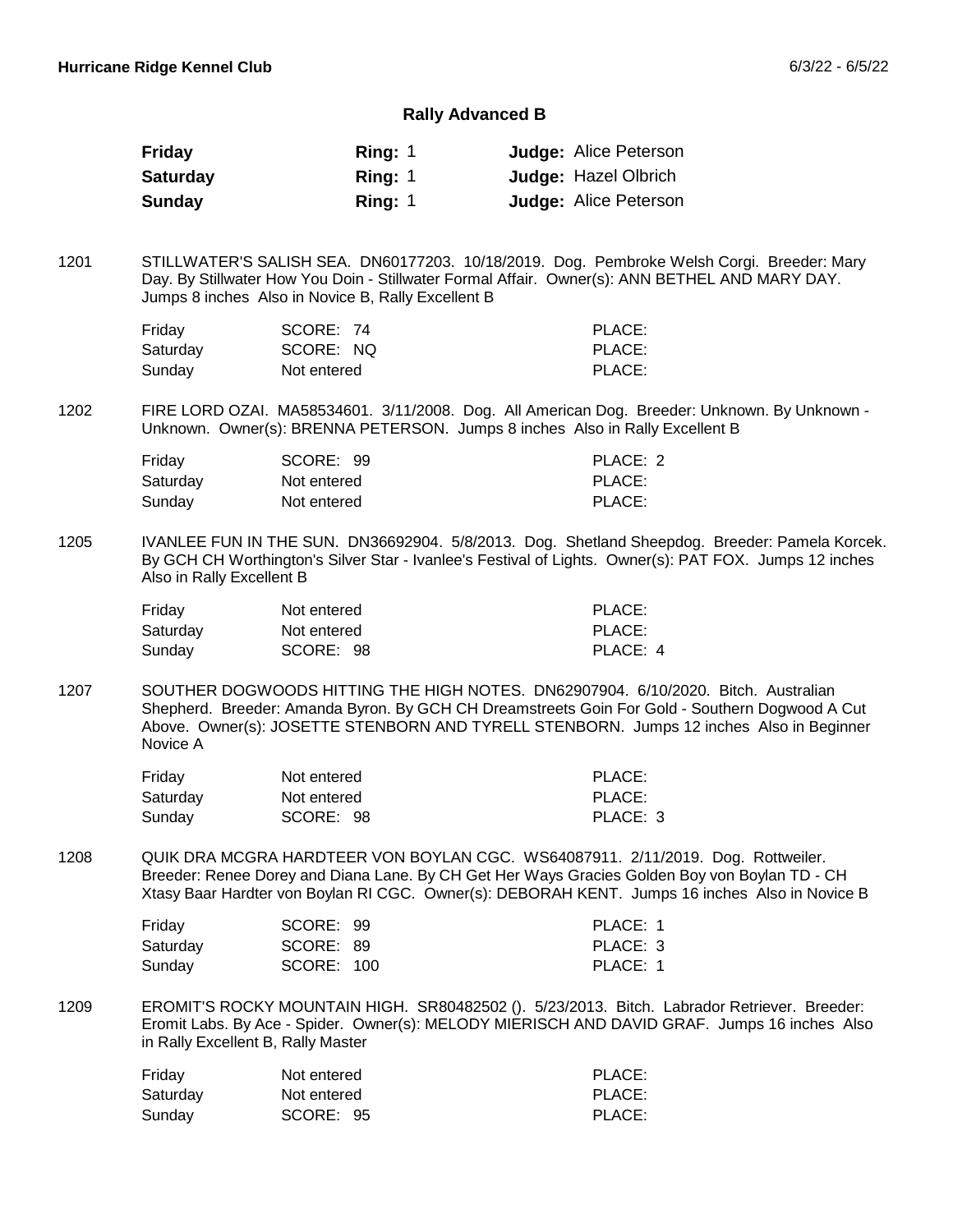SILVER CLOUD SWAN'S GIFT UDX2 OM2 BN GO RE AX AXJ NF. DN33445604. 3/30/2012. Bitch. Collie (Rough). Breeder: Suanne Hardie. By Swan's Au N Image of the Prince - CH Swan's Au N Phoenix Didda Doodle. Owner(s): SALLY WELLS. Jumps 16 inches Also in Rally Excellent B, Rally Master 1211

| Friday   | SCORE: 98  | PLACE: 4 |
|----------|------------|----------|
| Saturdav | SCORE: 100 | PLACE: 1 |
| Sunday   | SCORE: 98  | PLACE: 2 |

EINZIGER'S EVERLASTING JOY. WS56238005. 2/3/2017. Dog. Rottweiler. Breeder: Leah and Ralph Semrock. By CH Einziger SV Solterra's Everlasting Light - Einziger's Legacy of Wisdom CGC. Owner(s): BETH ANN LYNCH AND JIM LYNCH. Jumps 16 inches Also in Open A, Rally Excellent B, Rally Master 1212

| Friday   | SCORE: 98  | PLACE: 3 |
|----------|------------|----------|
| Saturday | SCORE: 83  | PLACE:   |
| Sunday   | SCORE: ABS | PLACE:   |

CH CHELLEN'S GRAND CRU CD BN RE. WS55901901. 1/23/2017. Dog. Rottweiler. Breeder: Michelle I Lennon. By CH Eigenstates Kentucky Rebel CDX - Chellen's Freixenet RE BN. Owner(s): MICHELLE LENNON. Jumps 16 inches Also in Rally Excellent B 1214

| Friday   | SCORE: ABS | PLACE: |
|----------|------------|--------|
| Saturday | SCORE: ABS | PLACE: |
| Sunday   | SCORE: ABS | PLACE: |

DEMUIR SUGAR & CREAM, PLEASE (MOKA) BN RN CGCA CGCU TKN. DN44312902. 10/28/2015. Bitch. Collie (Rough). Breeder: Lana M Group & Alene Evans. By Blu Ridge Belfair Beyond the Sea - Demuir Midnight Expresso. Owner(s): MARY GRIFFITH-RUSSELL AND JAMES H. RUSSELL. Jumps 16 inches Also in Open A 1216

| Friday   | SCORE: 88 | PLACE:   |
|----------|-----------|----------|
| Saturday | SCORE: 84 | PLACE: 4 |
| Sundav   | SCORE: NQ | PLACE:   |

TORETH INDIUM'S OONA NI GLENCARDIE. DN60156906. 11/18/2019. Bitch. Cardigan Welsh Corgi. Breeder: Leo Washburn and Mark Thorson. By CH Indium's Burnig for Toreth - CH Toreth's Inconel Dove. Owner(s): ALAN MAGLAUGHLIN. Also in Rally Intermediate 1101

| Friday<br>Saturday<br>Sunday | Not entered<br>SCORE: 96<br>SCORE: 97 |          |          | PLACE:<br>PLACE: 2<br>PLACE: |
|------------------------------|---------------------------------------|----------|----------|------------------------------|
| <b>Fri Results</b>           | #1208                                 | #1202    | #1212    | 4th                          |
|                              | 1st                                   | 2nd      | 3rd      | #1211                        |
|                              | Score 99                              | Score 99 | Score 98 | Score 98                     |
| <b>Sat Results</b>           | #1211                                 | #1101    | #1208    | #1216                        |
|                              | 1st                                   | 2nd      | 3rd      | 4th                          |
|                              | Score 100                             | Score 96 | Score 89 | Score 84                     |
| <b>Sun Results</b>           | #1208                                 | #1211    | #1207    | 4th                          |
|                              | 1st                                   | 2nd      | 3rd      | #1205                        |
|                              | Score 100                             | Score 98 | Score 98 | Score 98                     |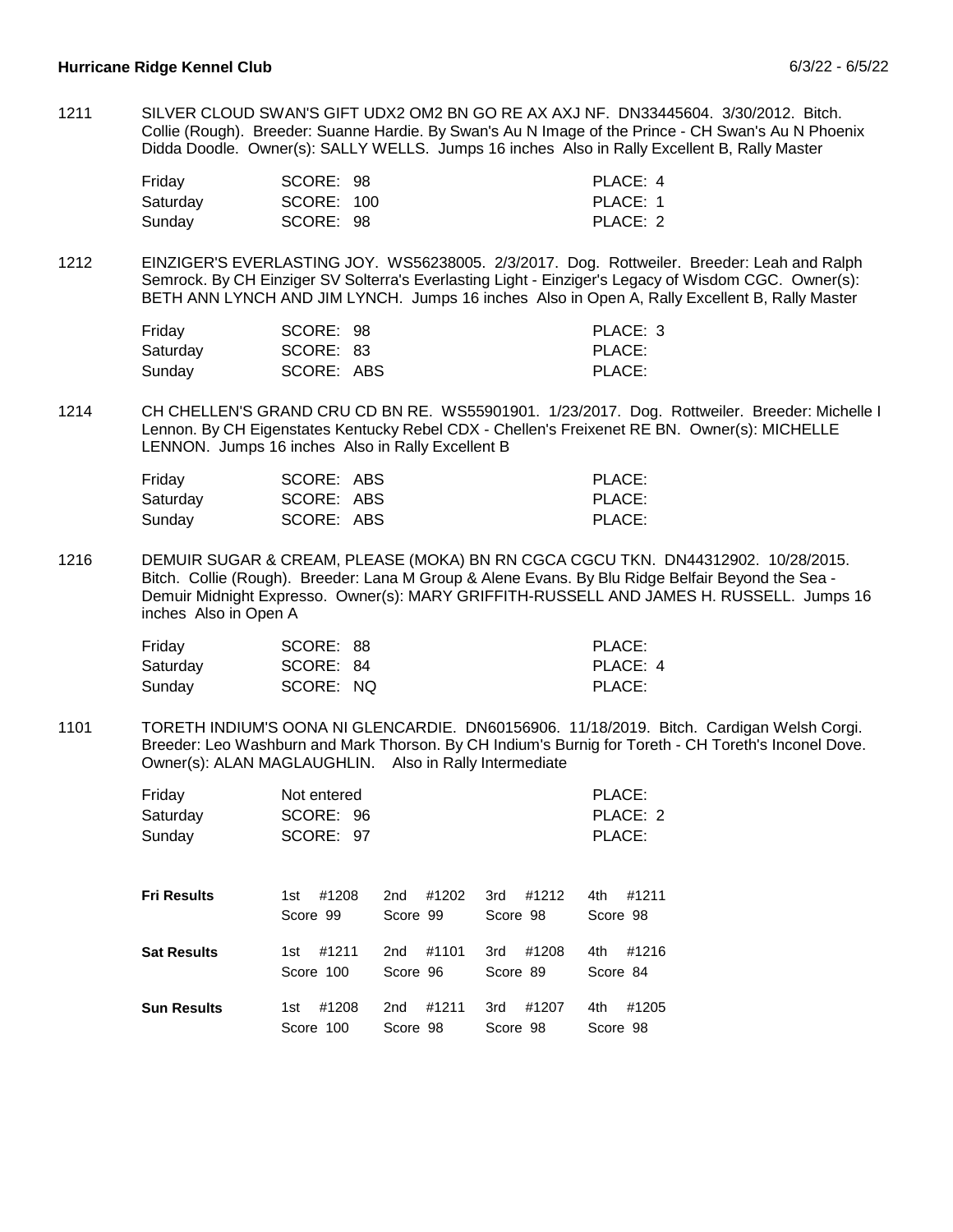#### **Rally Excellent B**

| Friday          | Ring: $1$ | <b>Judge: Alice Peterson</b> |
|-----------------|-----------|------------------------------|
| <b>Saturday</b> | Ring: 1   | <b>Judge: Hazel Olbrich</b>  |
| Sunday          | Rina: 1   | <b>Judge: Alice Peterson</b> |

STILLWATER'S SALISH SEA. DN60177203. 10/18/2019. Dog. Pembroke Welsh Corgi. Breeder: Mary Day. By Stillwater How You Doin - Stillwater Formal Affair. Owner(s): ANN BETHEL AND MARY DAY. Jumps 8 inches Also in Novice B, Rally Advanced B 1201

| Friday   | SCORE: NQ   | PLACE:   |
|----------|-------------|----------|
| Saturday | SCORE: 76   | PLACE: 4 |
| Sundav   | Not entered | PLACE:   |

FIRE LORD OZAI. MA58534601. 3/11/2008. Dog. All American Dog. Breeder: Unknown. By Unknown - Unknown. Owner(s): BRENNA PETERSON. Jumps 8 inches Also in Rally Advanced B 1202

| Friday   | SCORE: 94   | PLACE: 2 |
|----------|-------------|----------|
| Saturday | Not entered | PLACE:   |
| Sunday   | Not entered | PLACE:   |

SADIE MY LADY OF ECHOCREEK. PR19951301. 3/19/2017. Bitch. Miniature Poodle. Breeder: Cynthia Sublett. By CH Juniper's Lonestar O Rosaline - Echocreek She Will Be Loved. Owner(s): SHER YEUROUKIS. Jumps 8 inches Also in Open A 1203

| Friday   | SCORE: 80   | PLACE: 4 |
|----------|-------------|----------|
| Saturday | SCORE: 81   | PLACE: 3 |
| Sunday   | Not entered | PLACE:   |

IVANLEE FUN IN THE SUN. DN36692904. 5/8/2013. Dog. Shetland Sheepdog. Breeder: Pamela Korcek. By GCH CH Worthington's Silver Star - Ivanlee's Festival of Lights. Owner(s): PAT FOX. Jumps 12 inches Also in Rally Advanced B 1205

| Friday   | Not entered | PLACE:   |
|----------|-------------|----------|
| Saturday | Not entered | PLACE:   |
| Sunday   | SCORE: 78   | PLACE: 3 |

EROMIT'S ROCKY MOUNTAIN HIGH. SR80482502 (). 5/23/2013. Bitch. Labrador Retriever. Breeder: Eromit Labs. By Ace - Spider. Owner(s): MELODY MIERISCH AND DAVID GRAF. Jumps 16 inches Also in Rally Advanced B, Rally Master 1209

| Friday   | Not entered | PLACE:   |
|----------|-------------|----------|
| Saturday | Not entered | PLACE:   |
| Sundav   | SCORE: 85   | PLACE: 2 |

SILVER CLOUD SWAN'S GIFT UDX2 OM2 BN GO RE AX AXJ NF. DN33445604. 3/30/2012. Bitch. Collie (Rough). Breeder: Suanne Hardie. By Swan's Au N Image of the Prince - CH Swan's Au N Phoenix Didda Doodle. Owner(s): SALLY WELLS. Jumps 16 inches Also in Rally Advanced B, Rally Master 1211

| Friday   | SCORE: 99  | PLACE: 1 |
|----------|------------|----------|
| Saturdav | SCORE: 99  | PLACE: 1 |
| Sundav   | SCORE: 100 | PLACE: 1 |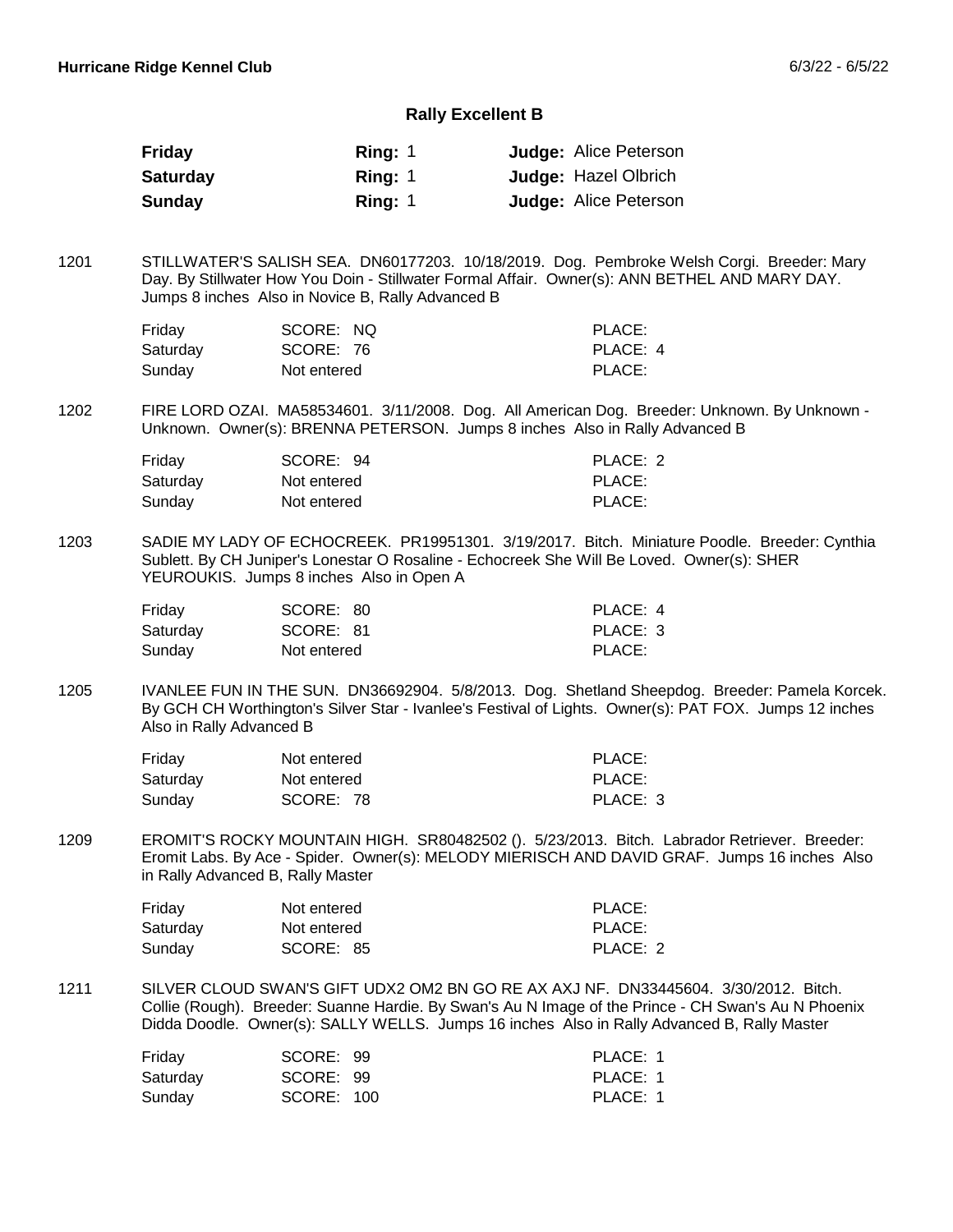EINZIGER'S EVERLASTING JOY. WS56238005. 2/3/2017. Dog. Rottweiler. Breeder: Leah and Ralph Semrock. By CH Einziger SV Solterra's Everlasting Light - Einziger's Legacy of Wisdom CGC. Owner(s): BETH ANN LYNCH AND JIM LYNCH. Jumps 16 inches Also in Open A, Rally Advanced B, Rally Master 1212

| Friday   | SCORE: 88  | PLACE: 3 |
|----------|------------|----------|
| Saturday | SCORE: 86  | PLACE: 2 |
| Sunday   | SCORE: ABS | PLACE:   |

CH CHELLEN'S GRAND CRU CD BN RE. WS55901901. 1/23/2017. Dog. Rottweiler. Breeder: Michelle I Lennon. By CH Eigenstates Kentucky Rebel CDX - Chellen's Freixenet RE BN. Owner(s): MICHELLE LENNON. Jumps 16 inches Also in Rally Advanced B 1214

| Friday<br>Saturday<br>Sunday | SCORE: ABS<br>SCORE: ABS<br>SCORE: ABS |                          |                          | PLACE:<br>PLACE:<br>PLACE: |
|------------------------------|----------------------------------------|--------------------------|--------------------------|----------------------------|
| <b>Fri Results</b>           | #1211                                  | #1202                    | #1212                    | #1203                      |
|                              | 1st                                    | 2 <sub>nd</sub>          | 3rd                      | 4th                        |
|                              | Score 99                               | Score 94                 | Score 88                 | Score 80                   |
| <b>Sat Results</b>           | #1211                                  | #1212                    | #1203                    | #1201                      |
|                              | 1st                                    | 2nd                      | 3rd                      | 4th                        |
|                              | Score 99                               | Score 86                 | Score 81                 | Score 76                   |
| <b>Sun Results</b>           | #1211<br>1st<br>Score 100              | #1209<br>2nd<br>Score 85 | #1205<br>3rd<br>Score 78 |                            |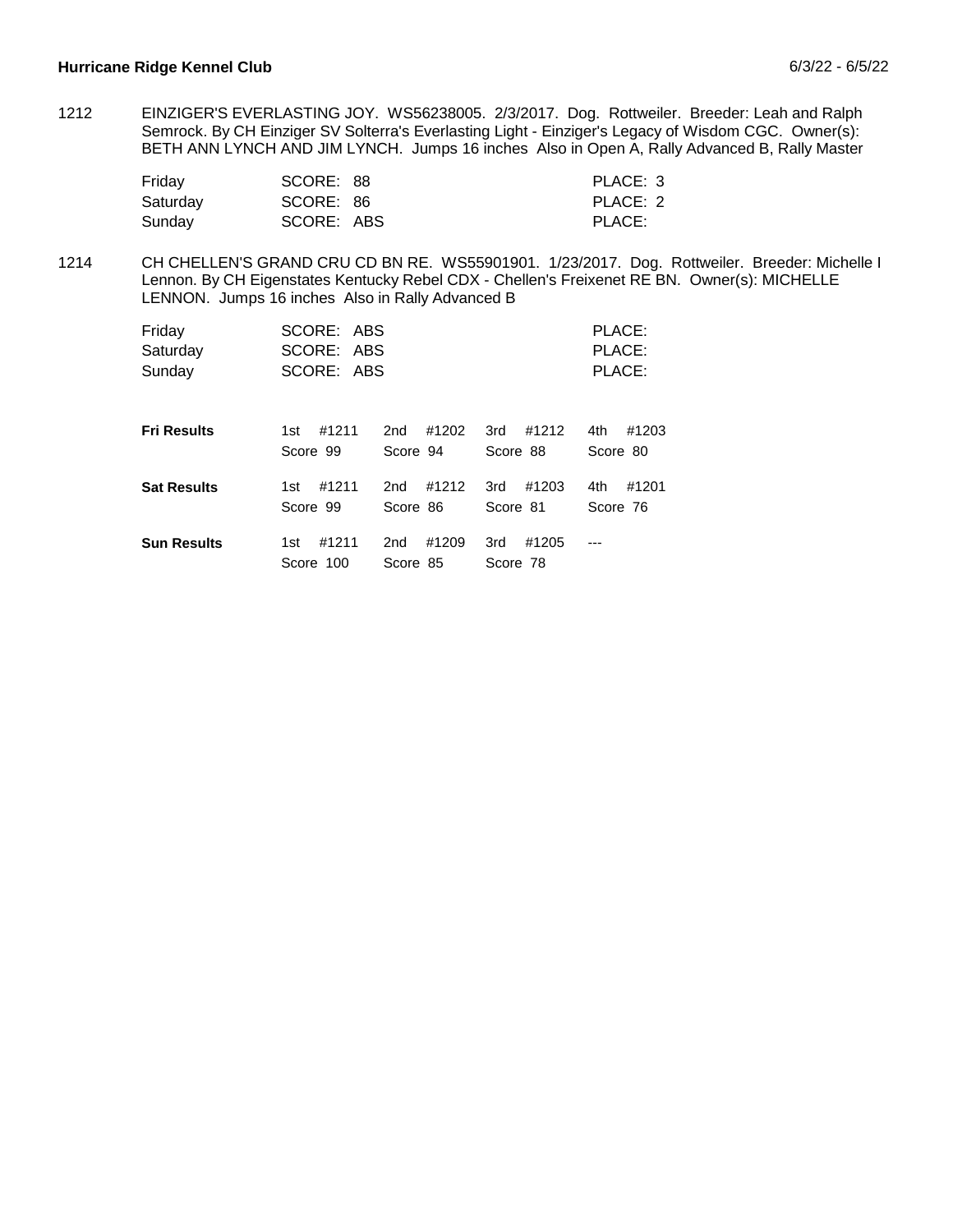#### **Rally Master**

| Friday          | Ring: $1$ | <b>Judge: Alice Peterson</b> |
|-----------------|-----------|------------------------------|
| <b>Saturday</b> | Ring: $1$ | <b>Judge: Hazel Olbrich</b>  |
| <b>Sunday</b>   | Ring: 1   | <b>Judge: Alice Peterson</b> |

AUSTLYN N ZANDRIA'S RISING STAR CGC BN CD RE NA NAJ. DN46514702. 5/9/2016. Bitch. Australian Cattle Dog. Breeder: Lynda Rocksvold & Jane Ward & Alexzandra. By Austlyn's Country Star HSADSC HIAS - CH Firefly's Shining Star for Austlyn. Owner(s): NANCY HANSEN. Jumps 12 inches Also in Graduate Novice 1204

| Friday   | SCORE: NQ | PLACE:   |
|----------|-----------|----------|
| Saturdav | SCORE: 86 | PLACE: 3 |
| Sunday   | SCORE: 97 | PLACE: 2 |

AYRINYA'S WAYOUTBACK BN CD GN RAE PT NA NAJ NFP OFP. DN39776404. 4/29/2014. Bitch. Australian Cattle Dog. Breeder: Michelle Rogers & Douglas L. Miller. By CH Austlyn's Wiz Kid CDX RE PT - Austlyn's Blue Diamond. Owner(s): NANCY HANSEN. Jumps 12 inches Also in Open A 1206

| Friday   | SCORE: 88 | PLACE: 4 |
|----------|-----------|----------|
| Saturday | SCORE: 93 | PLACE: 1 |
| Sunday   | SCORE: 86 | PLACE:   |

EROMIT'S ROCKY MOUNTAIN HIGH. SR80482502 (). 5/23/2013. Bitch. Labrador Retriever. Breeder: Eromit Labs. By Ace - Spider. Owner(s): MELODY MIERISCH AND DAVID GRAF. Jumps 16 inches Also in Rally Advanced B, Rally Excellent B 1209

| Friday   | Not entered | PLACE:   |
|----------|-------------|----------|
| Saturdav | Not entered | PLACE:   |
| Sunday   | SCORE: 96   | PLACE: 3 |

ORACLE OF GREATNESS DU JOIE DE VIE. DN53003403. 2/10/2018. Dog. Beauceron. Breeder: Angie Robertson. By CH Japper Du Dragon Noir - GCH Huntress Zora Bleue Du Chateau Rocher. Owner(s): AMANDA RAMAGE. Jumps 16 inches Also in Open A 1210

| Friday   | SCORE: 99 | PLACE: 1 |
|----------|-----------|----------|
| Saturday | SCORE: 82 | PLACE: 4 |
| Sunday   | SCORE: 86 | PLACE:   |

SILVER CLOUD SWAN'S GIFT UDX2 OM2 BN GO RE AX AXJ NF. DN33445604. 3/30/2012. Bitch. Collie (Rough). Breeder: Suanne Hardie. By Swan's Au N Image of the Prince - CH Swan's Au N Phoenix Didda Doodle. Owner(s): SALLY WELLS. Jumps 16 inches Also in Rally Advanced B, Rally Excellent B 1211

| Friday   | SCORE: 99 | PLACE: 2 |
|----------|-----------|----------|
| Saturday | SCORE: 89 | PLACE: 2 |
| Sunday   | SCORE: 99 | PLACE: 1 |

EINZIGER'S EVERLASTING JOY. WS56238005. 2/3/2017. Dog. Rottweiler. Breeder: Leah and Ralph Semrock. By CH Einziger SV Solterra's Everlasting Light - Einziger's Legacy of Wisdom CGC. Owner(s): BETH ANN LYNCH AND JIM LYNCH. Jumps 16 inches Also in Open A, Rally Advanced B, Rally Excellent B 1212

| Friday   | SCORE: 88 | PLACE: 3 |
|----------|-----------|----------|
| Saturday | SCORE: 80 | PLACE:   |
| Sunday   | SCORE: 91 | PLACE:   |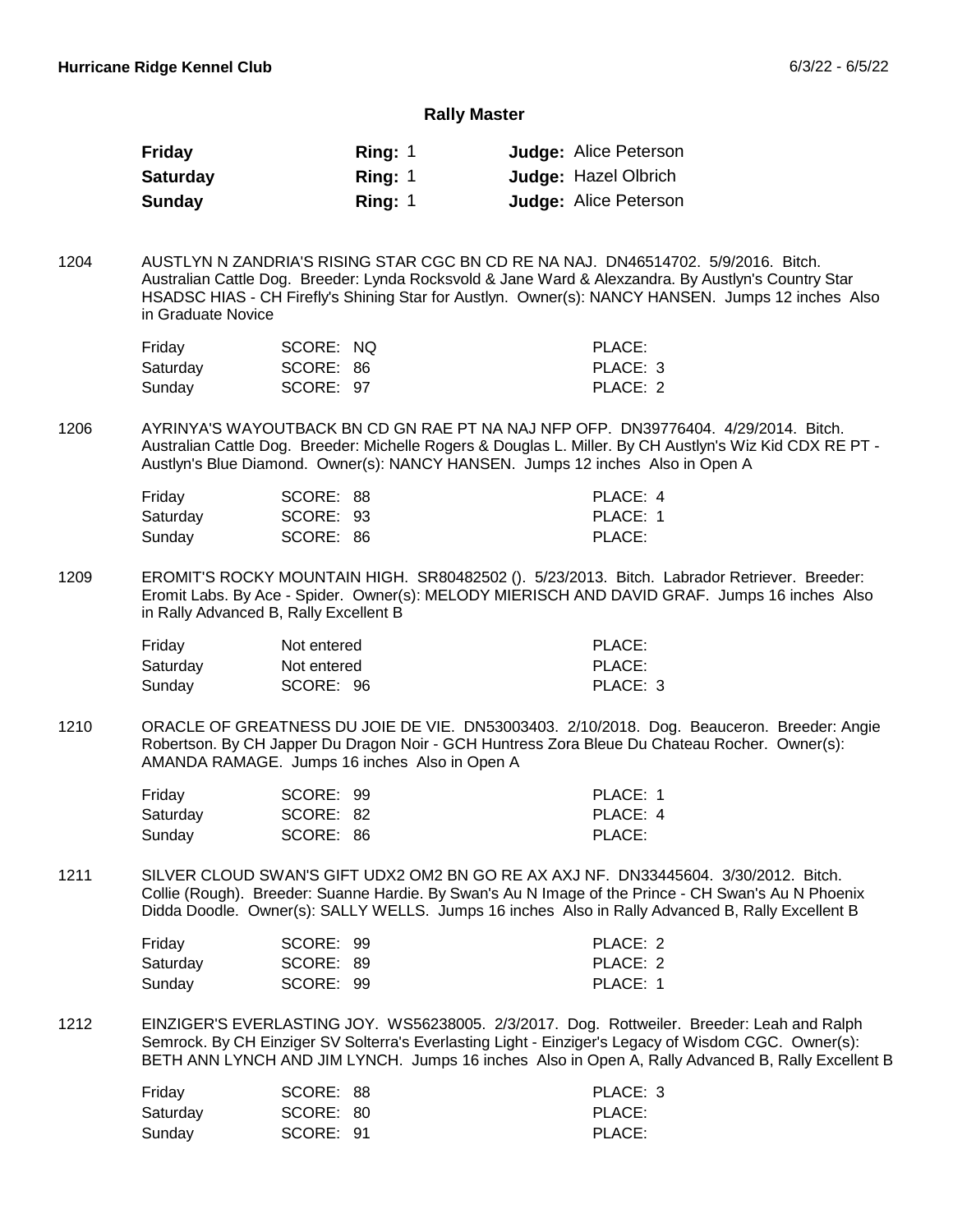NORTHWIND REEBA. DN36891605. 6/22/2013. Bitch. Australian Shepherd. Breeder: Laurie L Thompson. By GCH CH Whidbey's Moonlight Frost RA - GCH CH Treestar's Northwind Breeze. Owner(s): PATTI STALLONE. Jumps 16 inches 1213

| Friday   | SCORE: 73 | PLACE:   |
|----------|-----------|----------|
| Saturday | SCORE: NQ | PLACE:   |
| Sunday   | SCORE: 92 | PLACE: 4 |

CH BLACK ICE'S COUP DE COEUR (JOLIE) SIN SEN CD BN RE SCN. DN44662605. 1/2/2016. Bitch. Belgian Sheepdog. Breeder: Susan Hoffman. By CH Isengord's Azizou - CH Black Ice's Bebe CD RE BN PT HSAsM HSDS. Owner(s): SUSAN HOFFMAN. Jumps 16 inches 1215

| Friday   | SCORE: 78 | PLACE: |
|----------|-----------|--------|
| Saturday | SCORE: NQ | PLACE: |
| Sunday   | SCORE: 84 | PLACE: |

KELLEYZ MATTIE. DN31480309. 4/17/2011. Bitch. Australian Shepherd. Breeder: Donna Kelley. By Kelleyz "Soldier Boy" @ Redforrest - Kelleyz Happy Dayz. Owner(s): PATTI STALLONE. Jumps 16 inches 1217

| Friday<br>Saturday<br>Sunday | SCORE: 87<br>SCORE: NQ<br>SCORE: 86 |                 |          | PLACE:<br>PLACE:<br>PLACE: |
|------------------------------|-------------------------------------|-----------------|----------|----------------------------|
| <b>Fri Results</b>           | #1210                               | #1211           | #1212    | #1206                      |
|                              | 1st                                 | 2 <sub>nd</sub> | 3rd      | 4th                        |
|                              | Score 99                            | Score 99        | Score 88 | Score 88                   |
| <b>Sat Results</b>           | #1206                               | #1211           | #1204    | #1210                      |
|                              | 1st                                 | 2 <sub>nd</sub> | 3rd      | 4th                        |
|                              | Score 93                            | Score 89        | Score 86 | Score 82                   |
| <b>Sun Results</b>           | #1211                               | #1204           | #1209    | 4th                        |
|                              | 1st                                 | 2 <sub>nd</sub> | 3rd      | #1213                      |
|                              | Score 99                            | Score 97        | Score 96 | Score 92                   |